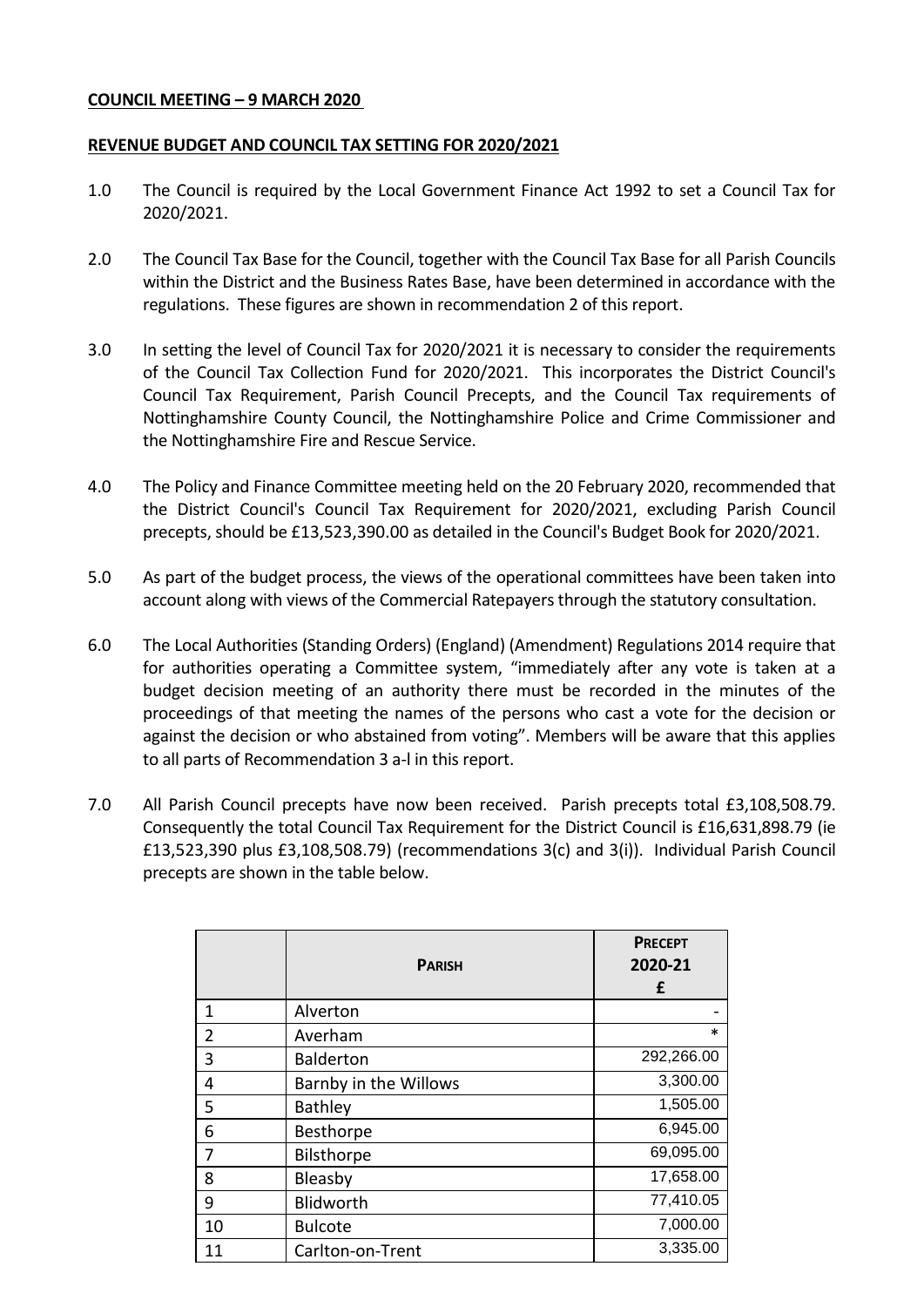|    |                           | <b>PRECEPT</b>   |
|----|---------------------------|------------------|
|    | <b>PARISH</b>             | 2020-21          |
|    |                           | £                |
| 12 | Caunton                   | 6,000.00         |
| 13 | Caythorpe                 | 3,800.00         |
| 14 | Clipstone                 | 144,850.00       |
| 15 | Coddington                | 15,728.00        |
| 16 | Collingham                | 42,815.00        |
| 17 | Cotham                    |                  |
| 18 | Cromwell                  | 1,050.00         |
| 19 | Eakring                   | 3,772.00<br>**** |
| 20 | <b>East Stoke</b>         |                  |
| 21 | Edingley                  | 12,000.00        |
| 22 | Edwinstowe                | 129,500.00       |
| 23 | Egmanton                  | 2,400.00         |
| 24 | Elston                    | 27,000.00        |
| 25 | Epperstone                | 14,516.00        |
| 26 | Farndon                   | 54,920.00        |
| 27 | Farnsfield                | 82,000.00        |
| 28 | Fiskerton-cum-Morton      | 7,852.00         |
| 29 | <b>Girton and Meering</b> | 1,149.00         |
| 30 | Gonalston                 |                  |
| 31 | Grassthorpe               |                  |
| 32 | Gunthorpe                 | 19,220.00        |
| 33 | Halam                     | 8,200.00         |
| 34 | Halloughton               | 500.00           |
| 35 | Harby                     | 4,908.00         |
| 36 | Hawton                    | 1,250.00         |
| 37 | Hockerton                 | 3,500.00         |
| 38 | Holme                     |                  |
| 39 | Hoveringham               | 12,844.00        |
| 40 | Kelham                    | ∗                |
| 41 | Kersall                   | **               |
| 42 | Kilvington                |                  |
| 43 | Kirklington               | 6,200.00         |
| 44 | Kirton                    | 6,000.00         |
| 45 | Kneesall                  | **               |
| 46 | Langford                  | ***              |
| 47 | Laxton & Moorhouse        | 4,600.00         |
| 48 | Lowdham                   | 77,440.00        |
| 49 | Lyndhurst                 |                  |
| 50 | Maplebeck                 |                  |
| 51 | Meering                   |                  |
| 52 | <b>Newark</b>             | 959,387.00       |
| 53 | North Clifton             | 1,787.00         |
| 54 | North Muskham             | 17,270.00        |
| 55 | Norwell                   | 8,400.00         |
| 56 | Ollerton and Boughton     | 417,302.00       |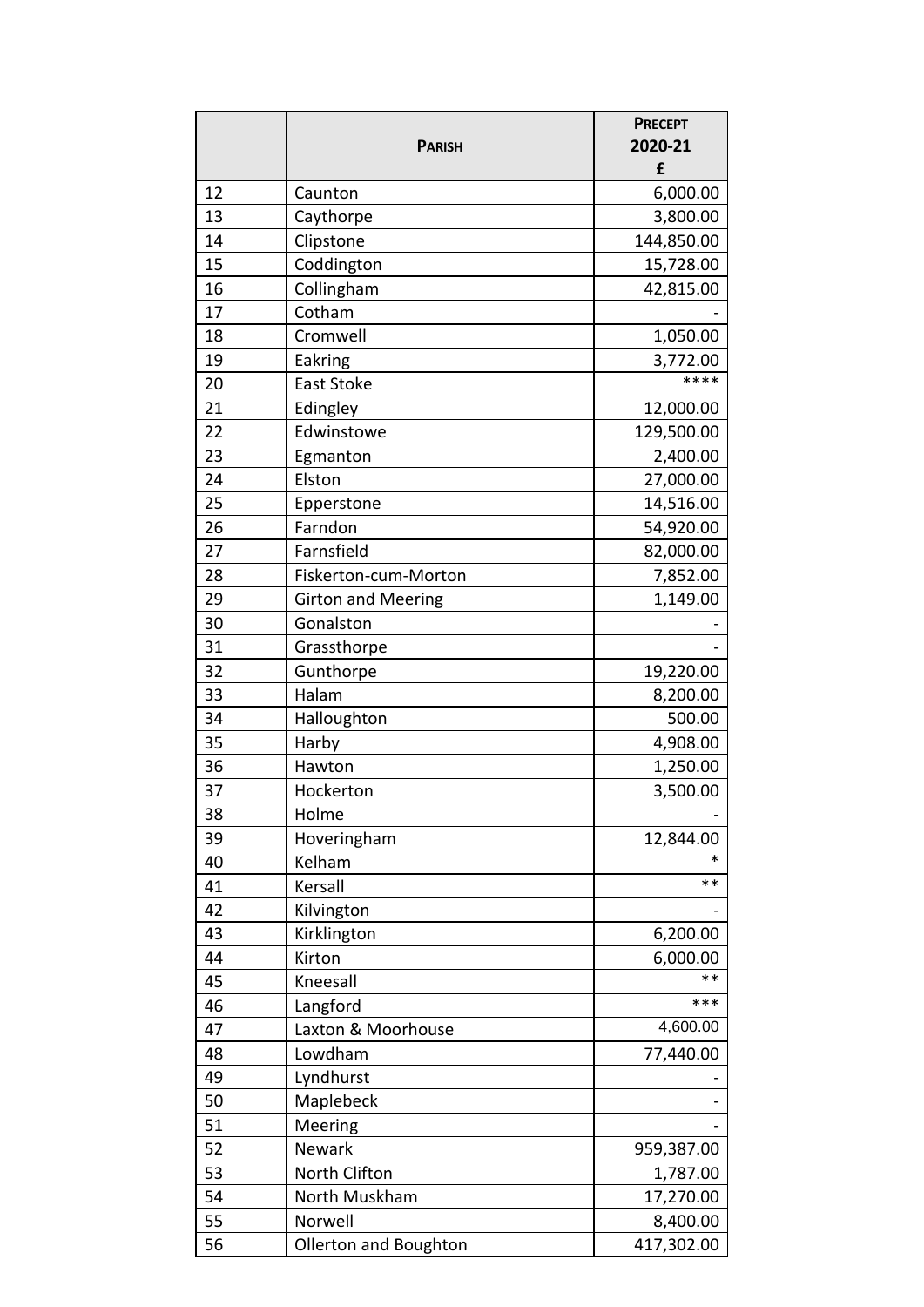|    |                        | <b>PRECEPT</b> |
|----|------------------------|----------------|
|    | <b>PARISH</b>          | 2020-21        |
|    |                        | £              |
| 57 | Ompton                 | $**$           |
| 58 | Ossington              |                |
| 59 | Oxton                  | 13,000.00      |
| 60 | Perlethorpe-cum-Budby  | 1,800.00       |
| 61 | Rainworth              | 64,375.00      |
| 62 | Rolleston              | 6,250.00       |
| 63 | Rufford                | 4,000.00       |
| 64 | South Clifton          | 2,000.00       |
| 65 | South Muskham          | 12,808.00      |
| 66 | South Scarle           | 4,640.00       |
| 67 | Southwell              | 232,027.00     |
| 68 | Spalford               |                |
| 69 | Staunton               |                |
| 70 | Staythorpe             | $\ast$         |
| 71 | Sutton-on-Trent        | 25,421.00      |
| 72 | Syerston               | 550.00         |
| 73 | Thorney                | 2,300.00       |
| 74 | Thorpe                 | ****           |
| 75 | Thurgarton             | 9,125.00       |
| 76 | Upton                  | 7,095.90       |
| 77 | Walesby                | 39,250.00      |
| 78 | Wellow                 | 5,799.00       |
| 79 | Weston                 | 4,331.00       |
| 80 | Wigsley                |                |
| 81 | Winkburn               |                |
| 82 | Winthorpe              | ***            |
| 83 | Fernwood               | 70,008.00      |
| 84 | <b>Kings Clipstone</b> | 9,500.00       |

## **PARISHES GROUPED FOR PRECEPT PURPOSES**

| *    | Averham, Kelham, Staythorpe | 3,450.00     |
|------|-----------------------------|--------------|
| **   | Kneesall, Kersall, Ompton   | 2,535.84     |
| ***  | Winthorpe, Langford         | 8,569.00     |
| **** | East Stoke, Thorpe          | 3,000.00     |
|      | Total                       | 3,108,508.79 |

8.0 The Government Grant and net retained Business Rates form part of the District Council's General Fund, and are not part of the Collection Fund. These amounts total £7,846,430.00 for 2020/21 and are shown as recommendation 3(d).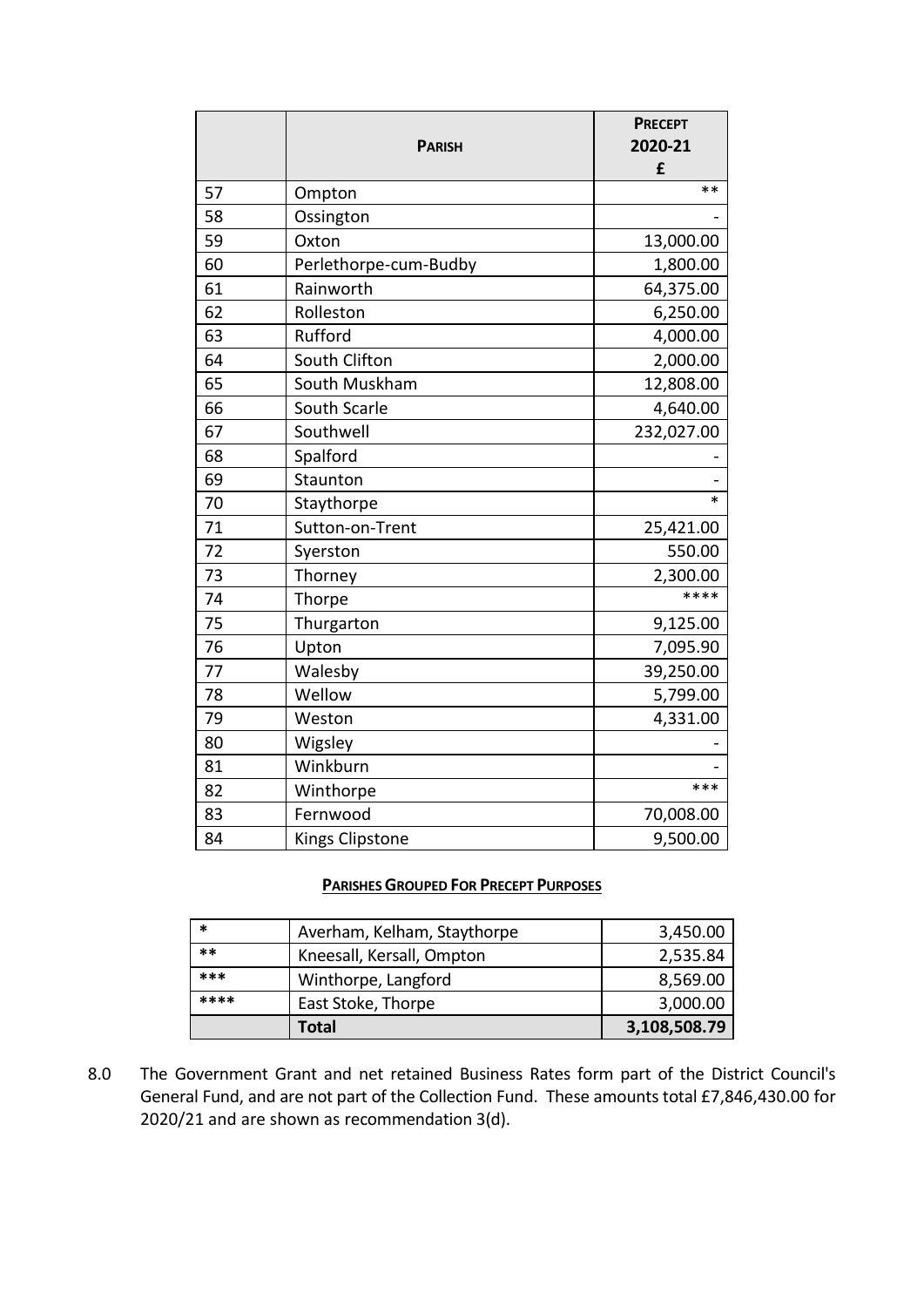- 9.0 In setting the level of Council Tax for 2020/2021, it is necessary to assess if any adjustment is necessary due to the level of Council Tax collection prior to 2020/2021. This involves calculations according to the provisions of the Local Authorities (Funds)(England) Regulations 1992, as subsequently amended. The position of the Council Tax Collection Fund was examined on the 15th January, 2020, as required by the Regulations, and it is considered that no adjustment is necessary to the level of Council Tax for 2020/2021 in respect of the Council Tax Collection Fund. This is shown as recommendation 3(e).
- 10.00 The amount shown in recommendation 3(f) of £1,340,740.00 is the amount that the Council has determined to contribute to usable reserves.
- 11.00 The amount shown in recommendation 3(g) of £7,017,700 is the Council Tax requirement for Newark and Sherwood District Council (excluding parish precepts) net of revenue support grant and business rates income as shown in recommendation 3(d).
- 12.0 The basic level of tax (ie the level of tax for Band D properties) for District Council Services in areas where no parish charge is levied is £178.57 as shown in recommendation 3(h).
- 13.0 There are no District Council Special Expenses for 2020/2021. The amount shown in recommendation 3(i) of £3,108,508.79 for special items relates to Parish Precepts only.
- 14.0 Recommendation 3(j) shows the basic level of tax ie the level of tax for Band D properties for District Council Services and all parish precepts.
- 15.0 Recommendation 3(k) shows the basic level of tax for Band D properties in each parish, including parish charges where appropriate.
- 16.0 The basic level of tax for Band D properties is then multiplied by the appropriate statutory factor for each valuation band in order to arrive at the level of tax for District and Parish services for each valuation band. The resulting figures are shown at recommendation 3(l).
- 17.0 These figures then have to be added to the level of tax set by Nottinghamshire County Council,the Nottinghamshire Police & Crime Commissioner and the Nottingham and Nottinghamshire Fire and Rescue Service, for the provision of its services.
- 18.0 Nottinghamshire County Council has proposed a precept on Newark and Sherwood District Council's collection fund for 2020/2021 of £60,215,720.00, equivalent to a Band D Council Tax of £1,534.95. Council Tax figures for each Band are set out in recommendation 4.
- 19.0 The Nottinghamshire Police & Crime Commissioner has set a precept on Newark and Sherwood District Council's Collection fund for 2020/2021 of £8,996,168.56, equivalent to a Band D Council Tax of £229.32. Council Tax figures for each Band are set out in recommendation 5.
- 20.0 The Nottingham and Nottinghamshire Fire and Rescue Service (the "Combined Fire Authority") has set a precept on Newark and Sherwood District Council's Collection fund for 2020/2021 of £3,191,733.30 equivalent to a Band D Council Tax of £81.36. Council Tax figures for each Band are set out in recommendation 6.
- 21.0 The total recommended levels of Council Tax for 2020/2021 for each Council Tax valuation band in each parish is shown in recommendation 7.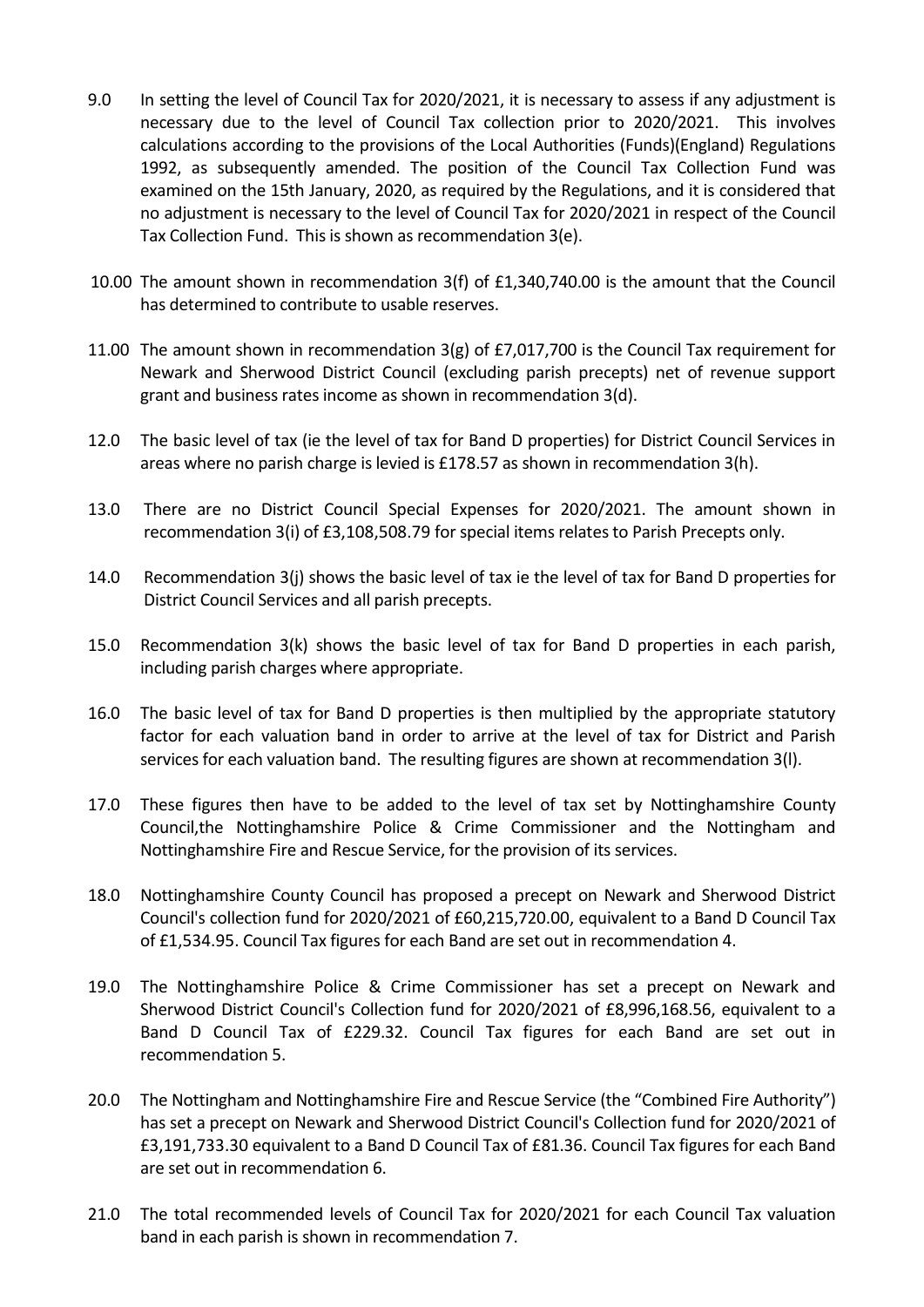22.0 The level of Council Tax for Newark and Sherwood District Council services only is:

# **Valuation Band**

| 119.05 | 138.89 | 158.73 | 178.57 | 218.25 | 257.93 | 297.62 | 357.14 |
|--------|--------|--------|--------|--------|--------|--------|--------|

- 23.0 From 2012/13, the Government replaced the former Council Tax Capping provisions with regulations requiring a Council Tax referendum to be held where a Council proposes a Council Tax increase in excess of a level set by the Secretary of State. For 2020/21, the level of Council Tax increase that would trigger a referendum has been set at 2.0% and more than £5.00. Having carried out the necessary calculation, the Council's budget and Council Tax do not exceed the threshold and so do not trigger a referendum. This is reflected in recommendation 8.
- 24.0 The total level of Council Tax, including the requirements of Nottinghamshire County Council, the Nottinghamshire Police & Crime Commissioner and the Nottinghamshire Fire and Rescue Service, for areas where there is no parish precept is:

## **Valuation Band**

| $1,349.47$   1,574.38   1,799.29   2,024.20   2,474.02   2,923.84   3,373.67   4,048.40 |  |  |  |
|-----------------------------------------------------------------------------------------|--|--|--|

#### **25.0 RECOMMENDATIONS that:**

- **1. the revenue estimates for 2020/2021 and schedule of fees and charges, as submitted in the Council's Budget book be approved;**
- **2. it be noted that the following amounts have been determined for the year 2020/2021 in accordance with regulations made under Section 31(B) of the Local Government Finance Act 1992:-**
	- **(a) 39,299.76 being the amount calculated by the Council in accordance with regulation 3 of the Local Authorities (Calculation of Council Tax Base) Regulations 1992, as its Council Tax Base for the year;**
	- **(b) £43,916,964 being the net business rate yield after transitional arrangements and rate retention;**
	- **(c) Part of the Council's Area**

|               | <b>TOTAL LOCAL</b> |
|---------------|--------------------|
| <b>PARISH</b> | <b>TAX BASE</b>    |
| Alverton      | 24.94              |
| Averham       | 113.17             |
| Balderton     | 3,039.72           |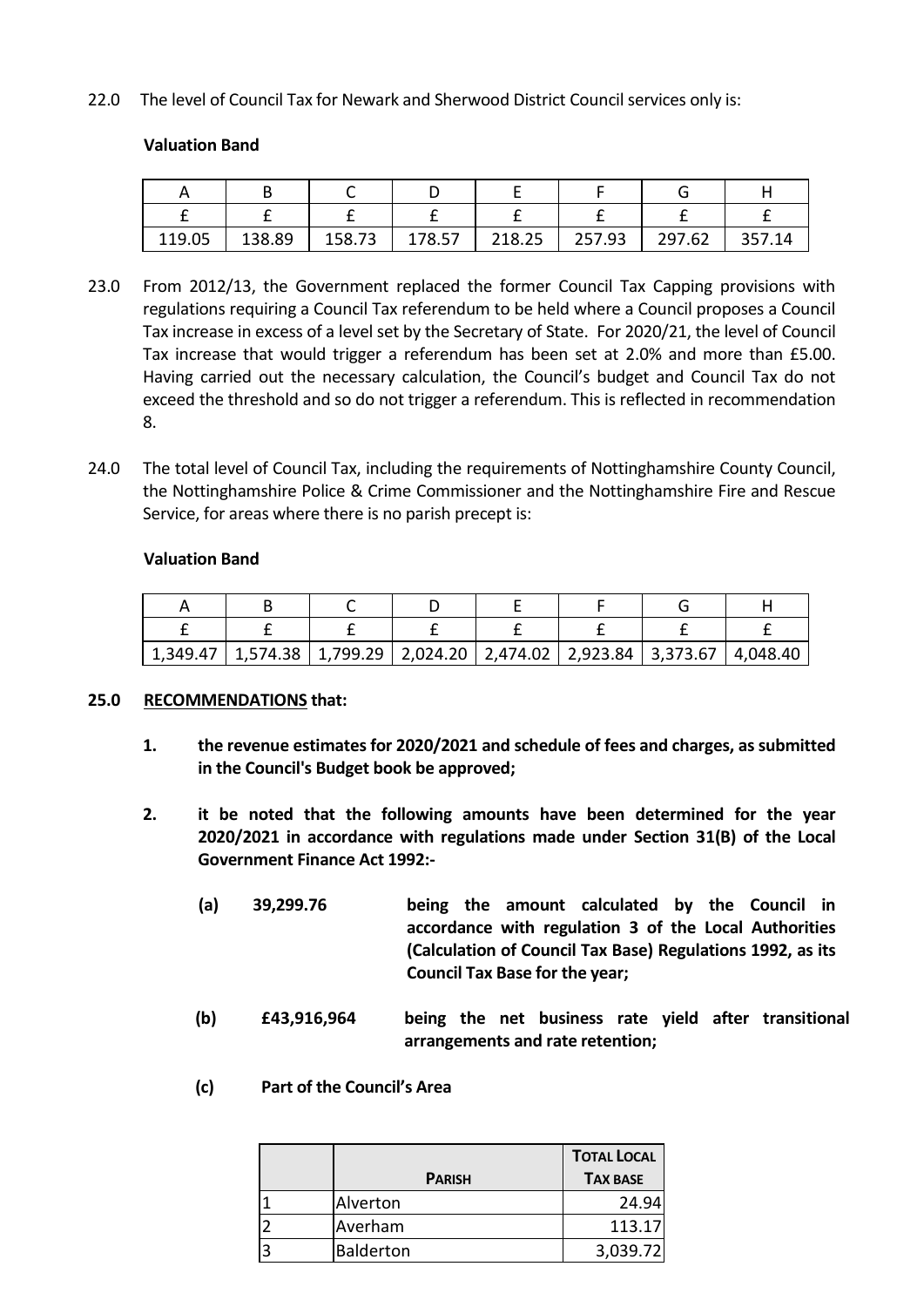|                |                           | <b>TOTAL LOCAL</b> |
|----------------|---------------------------|--------------------|
|                | <b>PARISH</b>             | <b>TAX BASE</b>    |
| 4              | Barnby in the Willows     | 105.11             |
| 5              | <b>Bathley</b>            | 117.62             |
| 6              | Besthorpe                 | 80.69              |
| $\overline{7}$ | Bilsthorpe                | 905.04             |
| 8              | Bleasby                   | 383.51             |
| 9              | Blidworth                 | 1,101.13           |
| 10             | <b>Bulcote</b>            | 139.91             |
| 11             | Carlton-on-Trent          | 93.27              |
| 12             | Caunton                   | 199.45             |
| 13             | Caythorpe                 | 143.07             |
| 14             | Clipstone                 | 1,456.14           |
| 15             | Coddington                | 547.32             |
| 16             | Collingham                | 1,153.11           |
| 17             | Cotham                    | 41.08              |
| 18             | Cromwell                  | 103.00             |
| 19             | Eakring                   | 188.99             |
| 20             | <b>East Stoke</b>         | 55.85              |
| 21             | Edingley                  | 188.14             |
| 22             | Edwinstowe                | 1,713.21           |
| 23             | Egmanton                  | 126.75             |
| 24             | Elston                    | 285.35             |
| 25             | Epperstone                | 274.63             |
| 26             | Farndon                   | 812.99             |
| 27             | Farnsfield                | 1,318.47           |
| 28             | Fiskerton-cum-Morton      | 412.10             |
| 29             | <b>Girton and Meering</b> | 54.47              |
| 30             | Gonalston                 | 51.29              |
| 31             | Grassthorpe               | 25.63              |
| 32             | Gunthorpe                 | 312.97             |
| 33             | Halam                     | 192.95             |
| 34             | Halloughton               | 39.35              |
| 35             | Harby                     | 118.52             |
| 36             | Hawton                    | 33.38              |
| 37             | Hockerton                 | 92.64              |
| 38             | Holme                     | 38.59              |
| 39             | Hoveringham               | 168.75             |
| 40             | Kelham                    | 82.96              |
| 41             | Kersall                   | 22.25              |
| 42             | Kilvington                | 13.71              |
| 43             | Kirklington               | 169.05             |
| 44             | Kirton                    | 115.08             |
| 45             | Kneesall                  | 88.57              |
| 46             | Langford                  | 39.60              |
| 47             | Laxton & Moorhouse        | 114.00             |
| 48             | Lowdham                   | 999.22             |
| 49             | Lyndhurst                 | 5.72               |
| 50             | Maplebeck                 | 46.96              |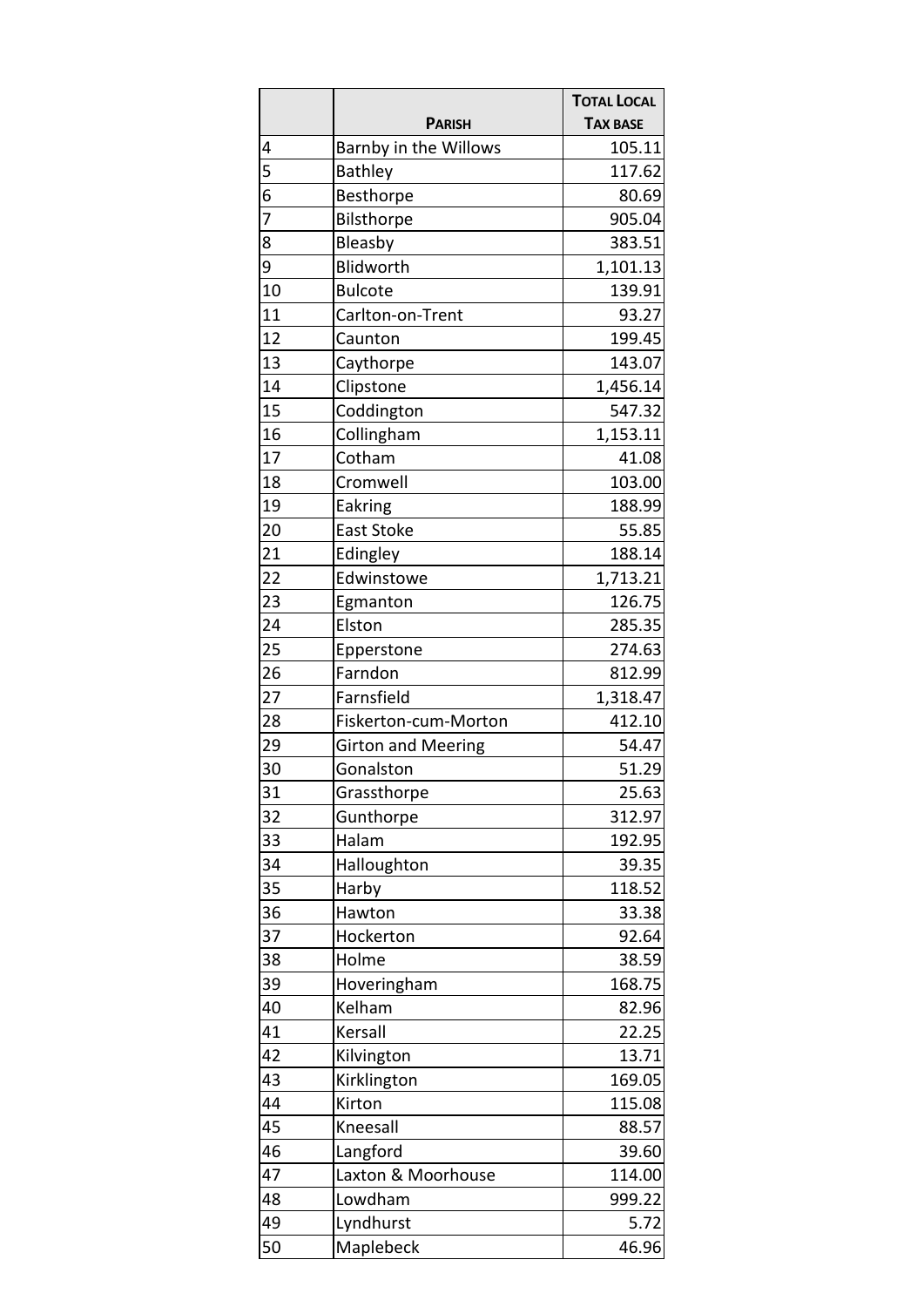|    |                              | <b>TOTAL LOCAL</b> |
|----|------------------------------|--------------------|
|    | <b>PARISH</b>                | <b>TAX BASE</b>    |
| 51 | Meering                      |                    |
| 52 | Newark                       | 8,482.35           |
| 53 | North Clifton                | 72.55              |
| 54 | North Muskham                | 395.94             |
| 55 | Norwell                      | 213.30             |
| 56 | <b>Ollerton and Boughton</b> | 2,816.02           |
| 57 | Ompton                       | 22.83              |
| 58 | Ossington                    | 39.53              |
| 59 | Oxton                        | 273.66             |
| 60 | Perlethorpe-cum-Budby        | 68.43              |
| 61 | Rainworth                    | 1,861.67           |
| 62 | Rolleston                    | 156.46             |
| 63 | Rufford                      | 233.34             |
| 64 | South Clifton                | 124.16             |
| 65 | South Muskham                | 196.65             |
| 66 | South Scarle                 | 88.71              |
| 67 | Southwell                    | 2,878.90           |
| 68 | Spalford                     | 34.48              |
| 69 | Staunton                     | 27.27              |
| 70 | Staythorpe                   | 41.38              |
| 71 | Sutton-on-Trent              | 503.12             |
| 72 | Syerston                     | 90.40              |
| 73 | Thorney                      | 92.92              |
| 74 | Thorpe                       | 31.32              |
| 75 | Thurgarton                   | 235.12             |
| 76 | Upton                        | 192.39             |
| 77 | Walesby                      | 429.32             |
| 78 | Wellow                       | 186.65             |
| 79 | Weston                       | 138.35             |
| 80 | Wigsley                      | 46.34              |
| 81 | Winkburn                     | 34.34              |
| 82 | Winthorpe                    | 285.83             |
| 83 | Fernwood                     | 932.82             |
| 84 | Kings Clipstone              | 123.79             |
|    | <b>Total Rounded</b>         | 39,299.76          |

# **PARISHES GROUPED FOR PRECEPT PURPOSES**

| Averham, Kelham,          |        |
|---------------------------|--------|
| Staythorpe                | 237.51 |
| Kneesall, Kersall, Ompton | 133.65 |
| Winthorpe, Langford       | 325.43 |
| East Stoke, Thorpe        | 87.17  |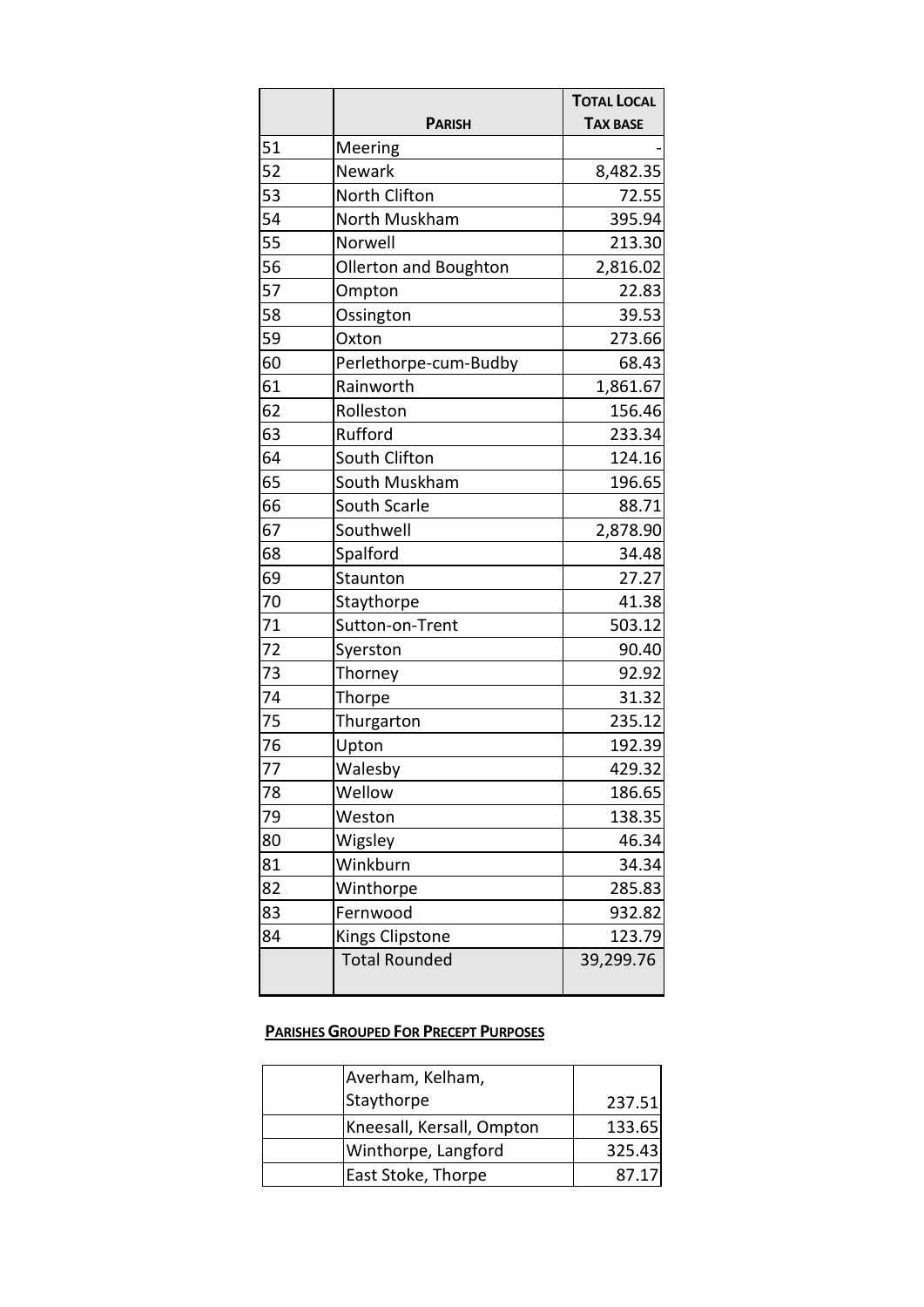**being the amounts calculated by the Council, in accordance with regulation 6 of the Regulations, as the amounts of its Council Tax base for the year for dwellings in those parts of its area to which one or more special items relate;**

- **3. that the following amounts be now calculated by the Council for the year 2020/2021 in accordance with Sections 31 to 36 of the Local Government Finance Act 1992:-**
	- **(a) £48,187,720.00 being the aggregate of the amounts which the Council estimates for the items set out in Section 31A(2) to (4) of the Act;**
	- **(b) £34,664,330.00 being the aggregate of the amounts which the Council estimates for the items set out in Section 31A(3)(a) to (d) of the Act;**
	- **(c) £13,523,390.00 being the amount by which the aggregate at 3(a) above exceeds the aggregate at 3(b) above, calculated by the Council, in accordance with section 31A(4) of the Act, as its Council Tax requirement for the year;**
	- **(d) £7,846,430.00 being the amount of Revenue Support Grant and Rural Services Delivery Grant (£122,130) and net retained Business Rates (£7,724,300) which the Council estimates will be payable for the year into its general fund;**
	- **(e) £0.00 being the amount which the Council has estimated in accordance with regulations issued under Section 97(3) of the Local Government Finance Act 1988 as its proportion of the surplus on the Council Tax Collection Fund;**
	- **(f) £1,340,740.00 being the amount that the Council has determined to contribute to usable reserves;**
	- **(g) £7,017,700.00 being the amount at 3(c) above less the amount at 3(d) above less the amount at 3(e) above plus the amount at 3(f) above calculated by the Council as its' net Council Tax requirement for the year.**
	- **(h) £178.57 being the amount at 3(g) divided by the amount at 2(a), calculated by the Council in accordance with Section 34(2) of the Act, as the basic amount of its Council Tax for the year for dwellings in those parts of its area to which no special item relates.**
	- **(i) £3,108,508.79 being the aggregate amount of all special items referred to in Section 34(1) of the Act, the Council resolves there being no other special items;**
	- **(j) £257.67 being the amount at 3(g) above plus the amount at 3(i)**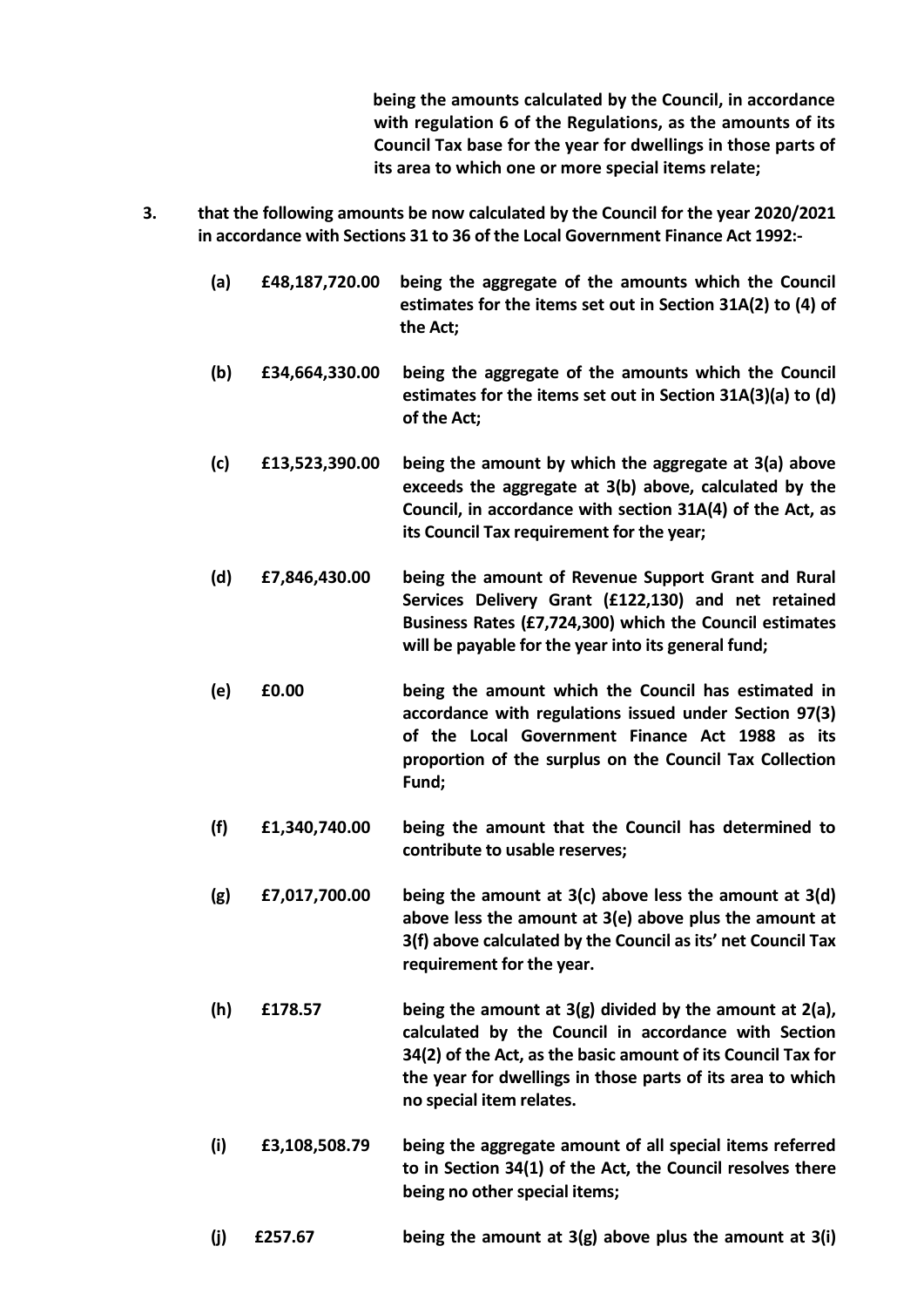**above divided by the amount at 2(a) above calculated by the Council in accordance with Section 31B(1) of the Act, as the basic amount of its Council Tax for the year;**

|                | <b>PARISH</b>             | <b>BASIC TAX</b><br>(f) |
|----------------|---------------------------|-------------------------|
| 1              | Alverton                  | 178.57                  |
| $\overline{2}$ | Averham                   | $\ast$                  |
| 3              | <b>Balderton</b>          | 274.72                  |
| 4              | Barnby in the Willows     | 209.97                  |
| 5              | <b>Bathley</b>            | 191.37                  |
| 6              | Besthorpe                 | 264.64                  |
| 7              | Bilsthorpe                | 254.91                  |
| 8              | Bleasby                   | 224.61                  |
| 9              | Blidworth                 | 248.87                  |
| 10             | <b>Bulcote</b>            | 228.60                  |
| 11             | Carlton-on-Trent          | 214.33                  |
| 12             | Caunton                   | 208.65                  |
| 13             | Caythorpe                 | 205.13                  |
| 14             | Clipstone                 | 278.05                  |
| 15             | Coddington                | 207.31                  |
| 16             | Collingham                | 215.70                  |
| 17             | Cotham                    | 178.57                  |
| 18             | Cromwell                  | 188.76                  |
| 19             | Eakring                   | 198.53                  |
| 20             | East Stoke                | ****                    |
| 21             | Edingley                  | 242.35                  |
| 22             | Edwinstowe                | 254.16                  |
| 23             | Egmanton                  | 197.51                  |
| 24             | Elston                    | 273.19                  |
| 25             | Epperstone                | 231.43                  |
| 26             | Farndon                   | 246.12                  |
| 27             | Farnsfield                | 240.76                  |
| 28             | Fiskerton-cum-Morton      | 197.62                  |
| 29             | <b>Girton and Meering</b> | 199.67                  |
| 30             | Gonalston                 | 178.57                  |
| 31             | Grassthorpe               | 178.57                  |
| 32             | Gunthorpe                 | 239.98                  |
| 33             | Halam                     | 221.07                  |
| 34             | Halloughton               | 191.28                  |
| 35             | Harby                     | 219.98                  |
| 36             | Hawton                    | 216.02                  |
| 37             | Hockerton                 | 216.35                  |
| 38             | Holme                     | 178.57                  |
| 39             | Hoveringham               | 254.68                  |
| 40             | Kelham                    | $\ast$                  |
| 41             | Kersall                   | **                      |
| 42             | Kilvington                | 178.57                  |
|                |                           |                         |

**(k)**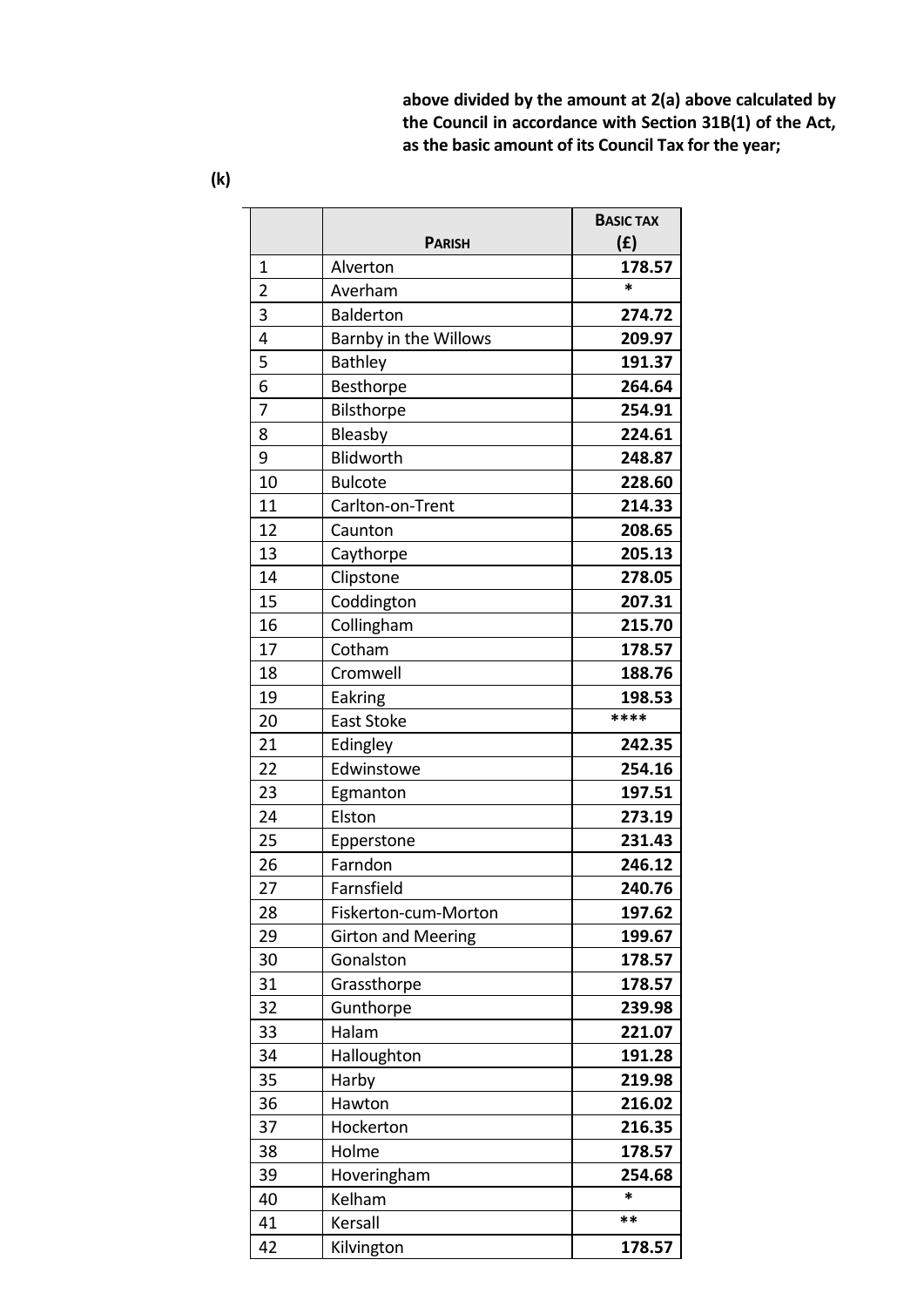|    |                       | <b>BASIC TAX</b> |
|----|-----------------------|------------------|
|    | <b>PARISH</b>         | (f)              |
| 43 | Kirklington           | 215.25           |
| 44 | Kirton                | 230.71<br>**     |
| 45 | Kneesall              | ***              |
| 46 | Langford              |                  |
| 47 | Laxton & Moorhouse    | 218.92           |
| 48 | Lowdham               | 256.07           |
| 49 | Lyndhurst             | 178.57           |
| 50 | Maplebeck             | 178.57           |
| 51 | Meering               | 178.57           |
| 52 | <b>Newark</b>         | 291.67           |
| 53 | North Clifton         | 203.20           |
| 54 | North Muskham         | 222.19           |
| 55 | Norwell               | 217.95           |
| 56 | Ollerton and Boughton | 326.76           |
| 57 | Ompton                | **               |
| 58 | Ossington             | 178.57           |
| 59 | Oxton                 | 226.07           |
| 60 | Perlethorpe-cum-Budby | 204.88           |
| 61 | Rainworth             | 213.15           |
| 62 | Rolleston             | 218.52           |
| 63 | Rufford               | 195.71           |
| 64 | South Clifton         | 194.68           |
| 65 | South Muskham         | 243.70           |
| 66 | South Scarle          | 230.87           |
| 67 | Southwell             | 259.17           |
| 68 | Spalford              | 178.57           |
| 69 | Staunton              | 178.57           |
| 70 | Staythorpe            | $\ast$           |
| 71 | Sutton-on-Trent       | 229.10           |
| 72 | Syerston              | 184.65           |
| 73 | Thorney               | 203.32           |
| 74 | Thorpe                | ****             |
| 75 | Thurgarton            | 217.38           |
| 76 | Upton                 | 215.45           |
| 77 | Walesby               | 269.99           |
| 78 | Wellow                | 209.64           |
| 79 | Weston                | 209.87           |
| 80 | Wigsley               | 178.57           |
| 81 | Winkburn              | 178.57           |
| 82 | Winthorpe             | ***              |
| 83 | Fernwood              | 253.62           |
| 84 | Kings Clipstone       | 255.31           |

#### **PARISHES GROUPED FOR PRECEPT PURPOSES**

| Parish                      | Basic Tax (£) |
|-----------------------------|---------------|
| Averham, Kelham, Staythorpe | 193.10        |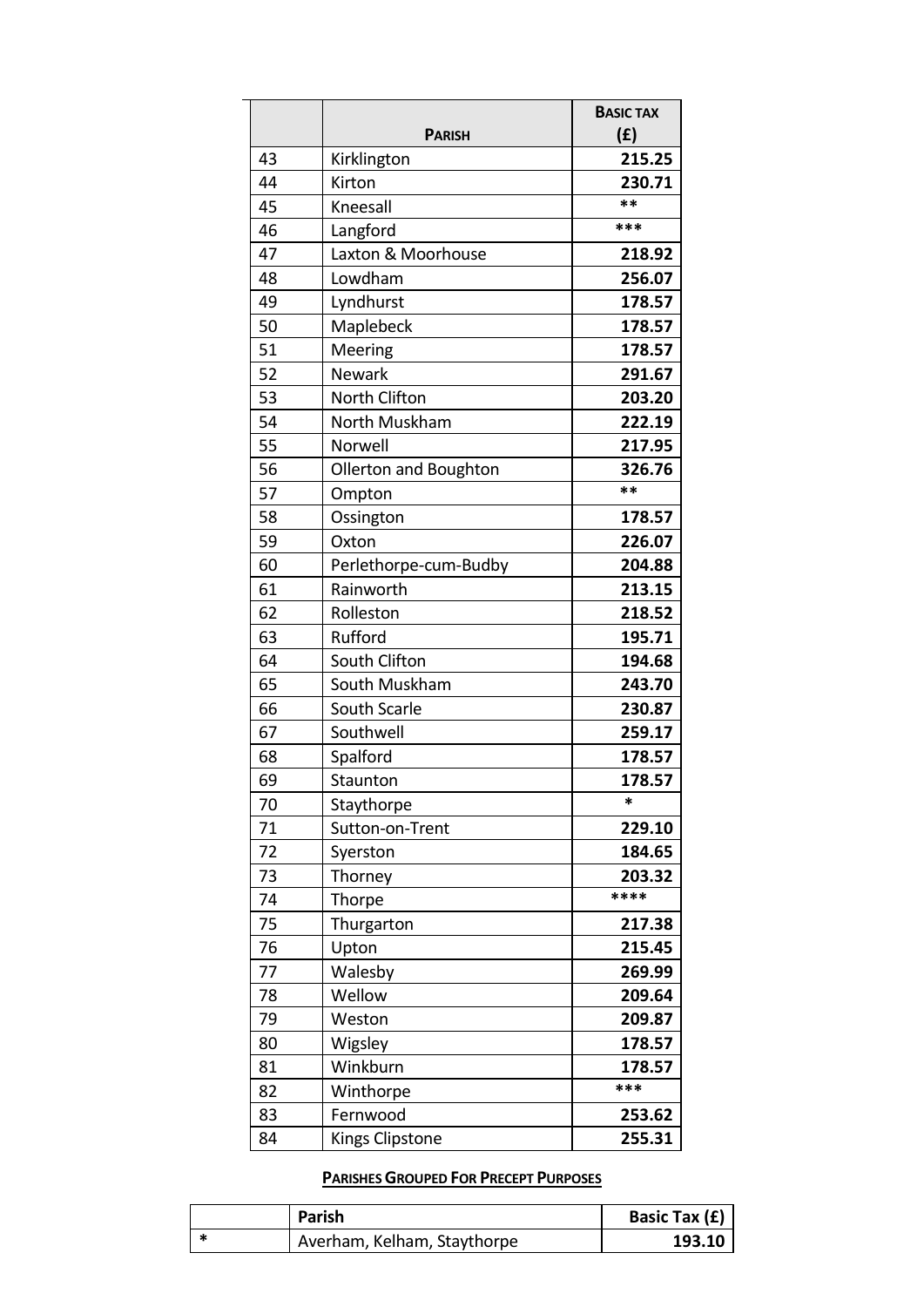| **   | Kneesall, Kersall, Ompton | 197.54 |
|------|---------------------------|--------|
| ***  | Winthorpe, Langford       | 204.90 |
| **** | East Stoke, Thorpe        | 212.98 |

**being the amounts given by adding to the amount at 3(h) above the amounts of the special item or items (if any) relating to dwellings in those parts of the Council's area mentioned above divided in each case by the amount at 2(b) above, calculated by the Council, in accordance with Section 34(3) of the Act, as the basic amounts of its Council Tax for the year for dwellings in parts of its area including those parts to which one or more special items relate.**

**Recommendation 3(l) shows the basic level of tax for all property Bands in each parish, including parish charges where appropriate. This is shown on the following two pages.**

**3l**

| Part of the  | Band A | Band B | Band C | Band D | Band E | Band F | Band G | Band H |
|--------------|--------|--------|--------|--------|--------|--------|--------|--------|
| Council's    |        |        |        |        |        |        |        |        |
| area, being  |        |        |        |        |        |        |        |        |
| the Parishes |        |        |        |        |        |        |        |        |
| of:-         |        |        |        |        |        |        |        |        |

|                |                  | £      | £      | £      | £      | £      | £      | £      | £      |
|----------------|------------------|--------|--------|--------|--------|--------|--------|--------|--------|
| $\mathbf{1}$   | Alverton         | 119.05 | 138.89 | 158.73 | 178.57 | 218.25 | 257.93 | 297.62 | 357.14 |
| $\overline{2}$ | Averham          | $\ast$ | $\ast$ | $\ast$ | $\ast$ | *      | *      | $\ast$ | $\ast$ |
| $\overline{3}$ | <b>Balderton</b> | 183.15 | 213.67 | 244.20 | 274.72 | 335.77 | 396.82 | 457.87 | 549.44 |
|                | Barnby in        |        |        |        |        |        |        |        |        |
| 4              | the Willows      | 139.98 | 163.31 | 186.64 | 209.97 | 256.63 | 303.29 | 349.95 | 419.94 |
| 5              | <b>Bathley</b>   | 127.58 | 148.84 | 170.11 | 191.37 | 233.90 | 276.42 | 318.95 | 382.74 |
| 6              | Besthorpe        | 176.43 | 205.83 | 235.24 | 264.64 | 323.45 | 382.26 | 441.07 | 529.28 |
| $\overline{7}$ | Bilsthorpe       | 169.94 | 198.26 | 226.59 | 254.91 | 311.56 | 368.20 | 424.85 | 509.82 |
| 8              | Bleasby          | 149.74 | 174.70 | 199.65 | 224.61 | 274.52 | 324.44 | 374.35 | 449.22 |
| 9              | Blidworth        | 165.91 | 193.57 | 221.22 | 248.87 | 304.17 | 359.48 | 414.78 | 497.74 |
| 10             | <b>Bulcote</b>   | 152.40 | 177.80 | 203.20 | 228.60 | 279.40 | 330.20 | 381.00 | 457.20 |
|                | Carlton-on-      |        |        |        |        |        |        |        |        |
| 11             | Trent            | 142.89 | 166.70 | 190.52 | 214.33 | 261.96 | 309.59 | 357.22 | 428.66 |
| 12             | Caunton          | 139.10 | 162.28 | 185.47 | 208.65 | 255.02 | 301.38 | 347.75 | 417.30 |
| 13             | Caythorpe        | 136.75 | 159.55 | 182.34 | 205.13 | 250.71 | 296.30 | 341.88 | 410.26 |
| 14             | Clipstone        | 185.37 | 216.26 | 247.16 | 278.05 | 339.84 | 401.63 | 463.42 | 556.10 |
| 15             | Coddington       | 138.21 | 161.24 | 184.28 | 207.31 | 253.38 | 299.45 | 345.52 | 414.62 |
| 16             | Collingham       | 143.80 | 167.77 | 191.73 | 215.70 | 263.63 | 311.57 | 359.50 | 431.40 |
| 17             | Cotham           | 119.05 | 138.89 | 158.73 | 178.57 | 218.25 | 257.93 | 297.62 | 357.14 |
| 18             | Cromwell         | 125.84 | 146.81 | 167.79 | 188.76 | 230.71 | 272.65 | 314.60 | 377.52 |
| 19             | Eakring          | 132.35 | 154.41 | 176.47 | 198.53 | 242.65 | 286.77 | 330.88 | 397.06 |
| 20             | East Stoke       | ****   | ****   | ****   | ****   | ****   | ****   | ****   | ****   |
| 21             | Edingley         | 161.57 | 188.49 | 215.42 | 242.35 | 296.21 | 350.06 | 403.92 | 484.70 |
| 22             | Edwinstowe       | 169.44 | 197.68 | 225.92 | 254.16 | 310.64 | 367.12 | 423.60 | 508.32 |
| 23             | Egmanton         | 131.67 | 153.62 | 175.56 | 197.51 | 241.40 | 285.29 | 329.18 | 395.02 |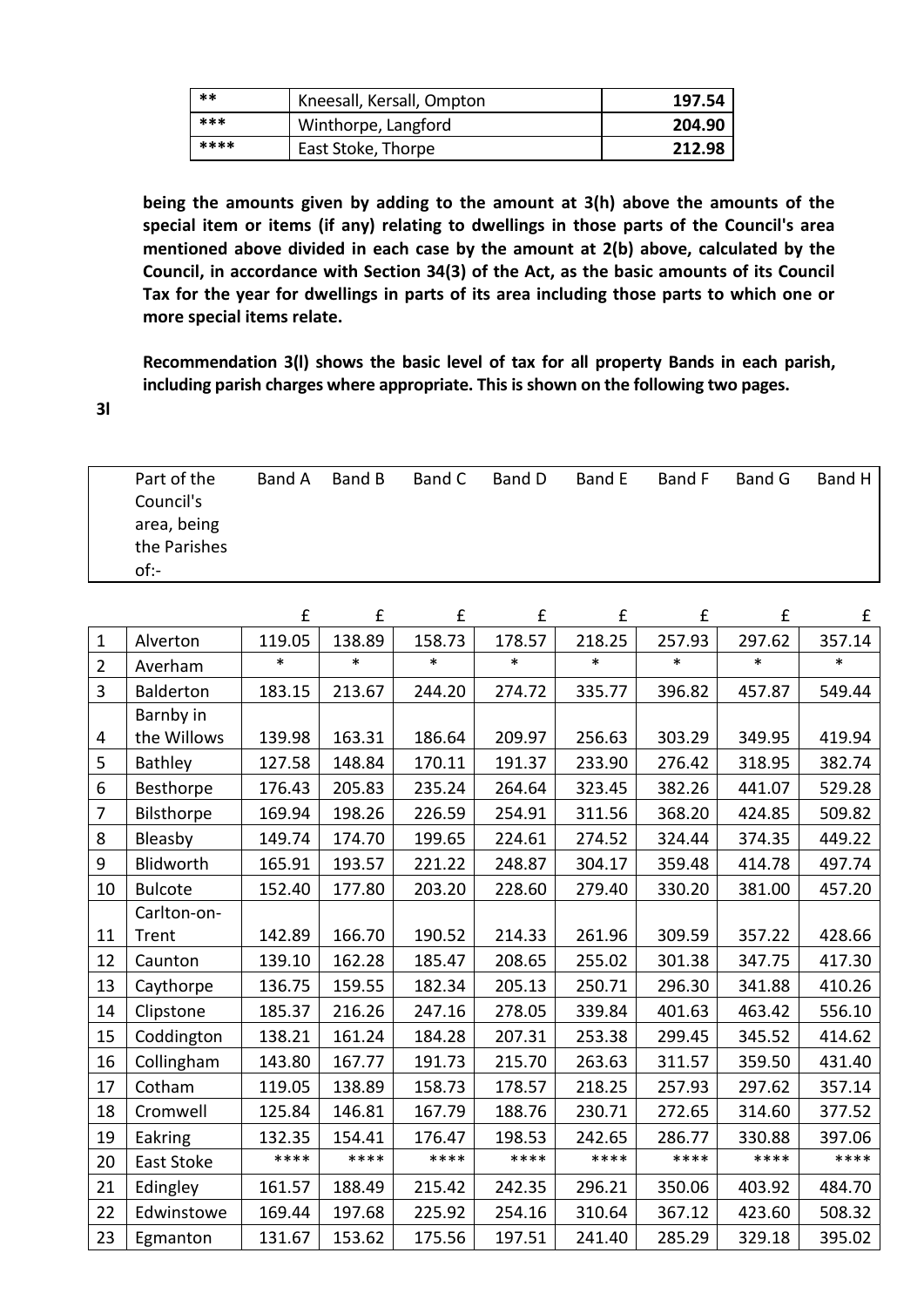| 24       | Elston                 | 182.13           | 212.48           | 242.84           | 273.19           | 333.90           | 394.61           | 455.32           | 546.38           |
|----------|------------------------|------------------|------------------|------------------|------------------|------------------|------------------|------------------|------------------|
| 25       | Epperstone             | 154.29           | 180.00           | 205.72           | 231.43           | 282.86           | 334.29           | 385.72           | 462.86           |
| 26       | Farndon                | 164.08           | 191.43           | 218.77           | 246.12           | 300.81           | 355.51           | 410.20           | 492.24           |
| 27       | Farnsfield             | 160.51           | 187.26           | 214.01           | 240.76           | 294.26           | 347.76           | 401.27           | 481.52           |
|          | Fiskerton-             |                  |                  |                  |                  |                  |                  |                  |                  |
| 28       | cum-Morton             | 131.75           | 153.70           | 175.66           | 197.62           | 241.54           | 285.45           | 329.37           | 395.24           |
| 29       | Girton                 | 133.11           | 155.30           | 177.48           | 199.67           | 244.04           | 288.41           | 332.78           | 399.34           |
| 30       | Gonalston              | 119.05           | 138.89           | 158.73           | 178.57           | 218.25           | 257.93           | 297.62           | 357.14           |
| 31       | Grassthorpe            | 119.05           | 138.89           | 158.73           | 178.57           | 218.25           | 257.93           | 297.62           | 357.14           |
| 32       | Gunthorpe              | 159.99           | 186.65           | 213.32           | 239.98           | 293.31           | 346.64           | 399.97           | 479.96           |
| 33       | Halam                  | 147.38           | 171.94           | 196.51           | 221.07           | 270.20           | 319.32           | 368.45           | 442.14           |
| 34       | Halloughton            | 127.52           | 148.77           | 170.03           | 191.28           | 233.79           | 276.29           | 318.80           | 382.56           |
| 35       | Harby                  | 146.65           | 171.10           | 195.54           | 219.98           | 268.86           | 317.75           | 366.63           | 439.96           |
| 36       | Hawton                 | 144.01           | 168.02           | 192.02           | 216.02           | 264.02           | 312.03           | 360.03           | 432.04           |
| 37       | Hockerton              | 144.23           | 168.27           | 192.31           | 216.35           | 264.43           | 312.51           | 360.58           | 432.70           |
| 38       | Holme                  | 119.05           | 138.89           | 158.73           | 178.57           | 218.25           | 257.93           | 297.62           | 357.14           |
| 39       | Hoveringham            | 169.79           | 198.08           | 226.38           | 254.68           | 311.28           | 367.87           | 424.47           | 509.36           |
| 40       | Kelham                 | $\ast$           | *                | $\ast$           | *                | $\ast$           | $\ast$           | *                | $\ast$           |
| 41       | Kersall                | $***$            | $***$            | $***$            | $***$            | $***$            | $***$            | $***$            | $***$            |
| 42       | Kilvington             | 119.05           | 138.89           | 158.73           | 178.57           | 218.25           | 257.93           | 297.62           | 357.14           |
| 43       | Kirklington            | 143.50           | 167.42           | 191.33           | 215.25           | 263.08           | 310.92           | 358.75           | 430.50           |
| 44       | Kirton                 | 153.81           | 179.44           | 205.08           | 230.71           | 281.98           | 333.25           | 384.52           | 461.42           |
| 45       | Kneesall               | $***$            | $***$            | $***$            | $***$            | $***$            | $***$            | $***$            | $***$            |
| 46       | Langford               | ***              | ***              | ***              | ***              | $***$            | ***              | ***              | ***              |
|          | Laxton &               |                  |                  |                  |                  |                  |                  |                  |                  |
| 47       | Moorhouse              | 145.95           | 170.27           | 194.60           | 218.92           | 267.57           | 316.22           | 364.87           | 437.84           |
| 48       | Lowdham                | 170.71           | 199.17           | 227.62           | 256.07           | 312.97           | 369.88           | 426.78           | 512.14           |
| 49       | Lyndhurst              | 119.05           | 138.89           | 158.73           | 178.57           | 218.25           | 257.93           | 297.62           | 357.14           |
| 50       | Maplebeck              | 119.05           | 138.89           | 158.73           | 178.57           | 218.25           | 257.93           | 297.62           | 357.14           |
| 51       | Meering                | 119.05           | 138.89           | 158.73           | 178.57           | 218.25           | 257.93           | 297.62           | 357.14           |
| 52       | Newark                 | 194.45           | 226.85           | 259.26           | 291.67           | 356.49           | 421.30           | 486.12           | 583.34           |
| 53       | North Clifton          | 135.47           | 158.04           | 180.62           | 203.20           | 248.36           | 293.51           | 338.67           | 406.40           |
|          | North                  |                  |                  |                  |                  |                  |                  |                  |                  |
| 54       | Muskham                | 148.13           | 172.81           | 197.50           | 222.19           | 271.57           | 320.94           | 370.32           | 444.38           |
| 55       | Norwell                | 145.30           | 169.52           | 193.73           | 217.95           | 266.38           | 314.82           | 363.25           | 435.90           |
|          | Ollerton and           |                  |                  |                  |                  |                  |                  |                  |                  |
| 56       | Boughton               | 217.84<br>$***$  | 254.15<br>$***$  | 290.45<br>$***$  | 326.76<br>$***$  | 399.37<br>$***$  | 471.99<br>**     | 544.60<br>$***$  | 653.52<br>**     |
| 57       | Ompton                 |                  |                  |                  |                  |                  |                  |                  |                  |
| 58       | Ossington              | 119.05           | 138.89           | 158.73           | 178.57           | 218.25           | 257.93           | 297.62           | 357.14           |
| 59       | Oxton                  | 150.71           | 175.83           | 200.95           | 226.07           | 276.31           | 326.55           | 376.78           | 452.14           |
| 60       | Perlethorpe-           | 136.59           | 159.35           | 182.12           | 204.88           | 250.41           | 295.94           | 341.47           | 409.76           |
|          | cum-Budby              |                  |                  |                  |                  |                  |                  |                  |                  |
| 61       | Rainworth              | 142.10           | 165.78           | 189.47           | 213.15           | 260.52           | 307.88           | 355.25           | 426.30           |
| 62       | Rolleston              | 145.68           | 169.96           | 194.24           | 218.52           | 267.08           | 315.64           | 364.2            | 437.04           |
| 63       | Rufford                | 130.47           | 152.22           | 173.96           | 195.71           | 239.20           | 282.69           | 326.18           | 391.42           |
|          |                        |                  |                  |                  |                  |                  |                  |                  |                  |
| 64<br>65 | South Clifton<br>South | 129.79<br>162.47 | 151.42<br>189.54 | 173.05<br>216.62 | 194.68<br>243.70 | 237.94<br>297.86 | 281.20<br>352.01 | 324.47<br>406.17 | 389.36<br>487.40 |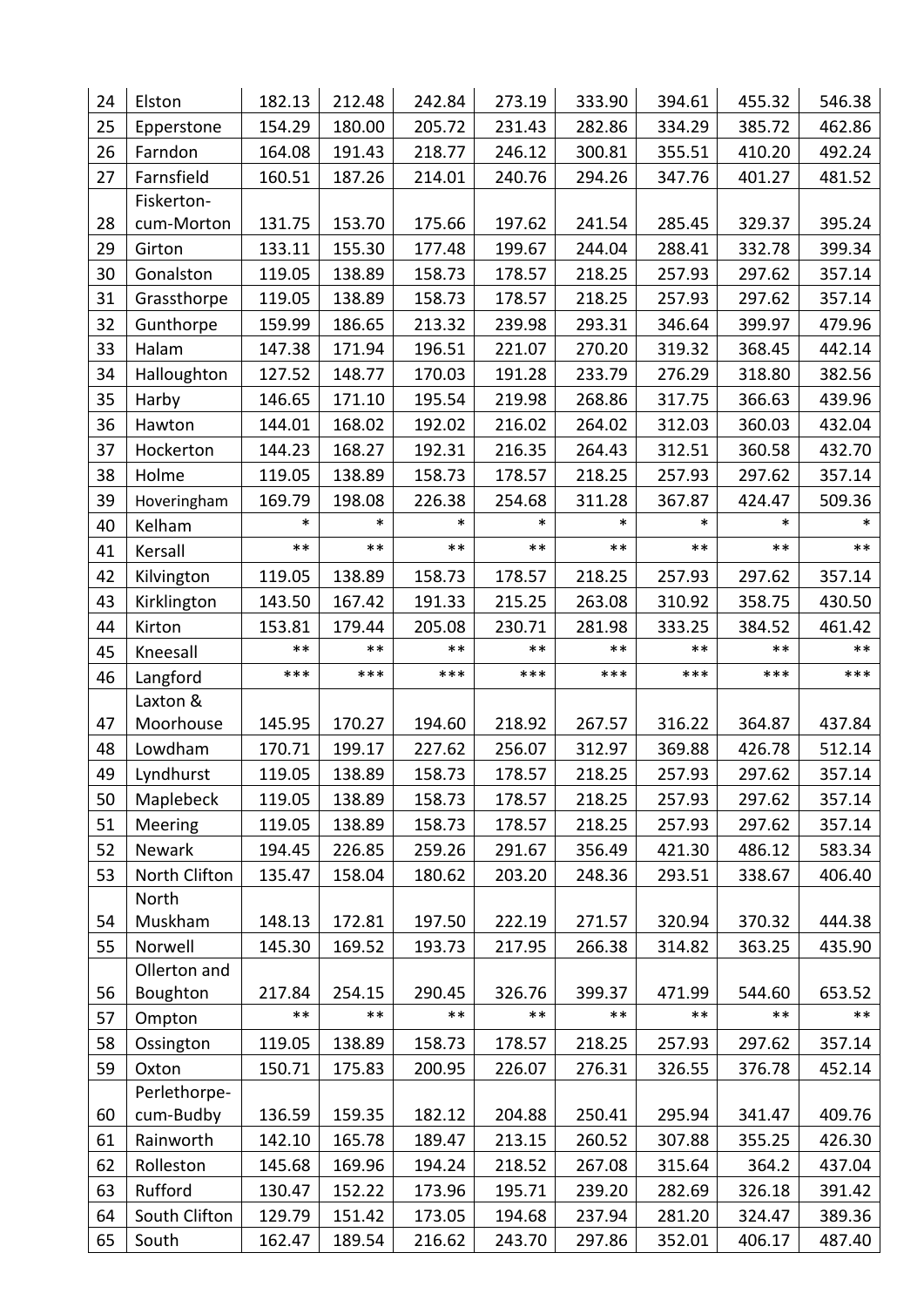|    | Muskham      |        |        |        |        |        |        |        |        |
|----|--------------|--------|--------|--------|--------|--------|--------|--------|--------|
|    |              |        |        |        |        |        |        |        |        |
| 66 | South Scarle | 153.91 | 179.57 | 205.22 | 230.87 | 282.17 | 333.48 | 384.78 | 461.74 |
| 67 | Southwell    | 172.78 | 201.58 | 230.37 | 259.17 | 316.76 | 374.36 | 431.95 | 518.34 |
| 68 | Spalford     | 119.05 | 138.89 | 158.73 | 178.57 | 218.25 | 257.93 | 297.62 | 357.14 |
| 69 | Staunton     | 119.05 | 138.89 | 158.73 | 178.57 | 218.25 | 257.93 | 297.62 | 357.14 |
| 70 | Staythorpe   | $\ast$ | $\ast$ | $\ast$ | $\ast$ | $\ast$ | $\ast$ | $\ast$ | $\ast$ |
|    | Sutton-on-   |        |        |        |        |        |        |        |        |
| 71 | Trent        | 152.73 | 178.19 | 203.64 | 229.10 | 280.01 | 330.92 | 381.83 | 458.20 |
| 72 | Syerston     | 123.10 | 143.62 | 164.13 | 184.65 | 225.68 | 266.72 | 307.75 | 369.30 |
| 73 | Thorney      | 135.55 | 158.14 | 180.73 | 203.32 | 248.50 | 293.68 | 338.87 | 406.64 |
| 74 | Thorpe       | ****   | ****   | ****   | ****   | ****   | ****   | ****   | ****   |
| 75 | Thurgarton   | 144.92 | 169.07 | 193.23 | 217.38 | 265.69 | 313.99 | 362.30 | 434.76 |
| 76 | Upton        | 143.63 | 167.57 | 191.51 | 215.45 | 263.33 | 311.21 | 359.08 | 430.90 |
| 77 | Walesby      | 179.99 | 209.99 | 239.99 | 269.99 | 329.99 | 389.99 | 449.98 | 539.98 |
| 78 | Wellow       | 139.76 | 163.05 | 186.35 | 209.64 | 256.23 | 302.81 | 349.40 | 419.28 |
| 79 | Weston       | 139.91 | 163.23 | 186.55 | 209.87 | 256.51 | 303.15 | 349.78 | 419.74 |
| 80 | Wigsley      | 119.05 | 138.89 | 158.73 | 178.57 | 218.25 | 257.93 | 297.62 | 357.14 |
| 81 | Winkburn     | 119.05 | 138.89 | 158.73 | 178.57 | 218.25 | 257.93 | 297.62 | 357.14 |
| 82 | Winthorpe    | $***$  | ***    | ***    | $***$  | $***$  | $***$  | ***    | $***$  |
| 83 | Fernwood     |        |        |        |        |        |        |        |        |
|    |              | 169.08 | 197.26 | 225.44 | 253.62 | 309.98 | 366.34 | 422.70 | 507.24 |
| 84 | Kings        |        |        |        |        |        |        |        |        |
|    | Clipstone    | 170.21 | 198.57 | 226.94 | 255.31 | 312.05 | 368.78 | 425.52 | 510.62 |

Parishes joint for Precept purposes

|        | Averham,    |        |        |        |        |        |        |        |        |
|--------|-------------|--------|--------|--------|--------|--------|--------|--------|--------|
|        | Kelham,     |        |        |        |        |        |        |        |        |
| $\ast$ | Staythorpe  | 128.73 | 150.19 | 171.64 | 193.10 | 236.01 | 278.92 | 321.83 | 386.20 |
|        | Kneesall,   |        |        |        |        |        |        |        |        |
|        | Kersall,    |        |        |        |        |        |        |        |        |
| $***$  | Ompton      | 131.69 | 153.64 | 175.59 | 197.54 | 241.44 | 285.34 | 329.23 | 395.08 |
|        | Winthorpe,  |        |        |        |        |        |        |        |        |
| ***    | Langford    | 136.60 | 159.37 | 182.13 | 204.90 | 250.43 | 295.97 | 341.50 | 409.80 |
| $***$  | East Stoke, |        |        |        |        |        |        |        |        |
| $\ast$ | Thorpe      | 141.99 | 165.65 | 189.32 | 212.98 | 260.31 | 307.64 | 354.97 | 425.96 |

**being the amounts given by multiplying the amounts at 3(i) above by the number which, in the proportion set out in Section 5(1) of the Act, is applicable to dwellings listed in a particular valuation band divided by the number which in that proportion is applicable to dwellings listed in valuation band D, calculated by the Council, in accordance with Section 36(1) of the Act, as the amounts to be taken into account for the year in respect of categories of dwellings listed in different valuation bands.**

**4. it be noted for the year 2020/2021 that the Nottinghamshire County Council has stated the following amounts in precepts issued to the Council, in accordance with Section 40 of the Local Government Finance Act 1992, for each of the categories of dwellings shown below;**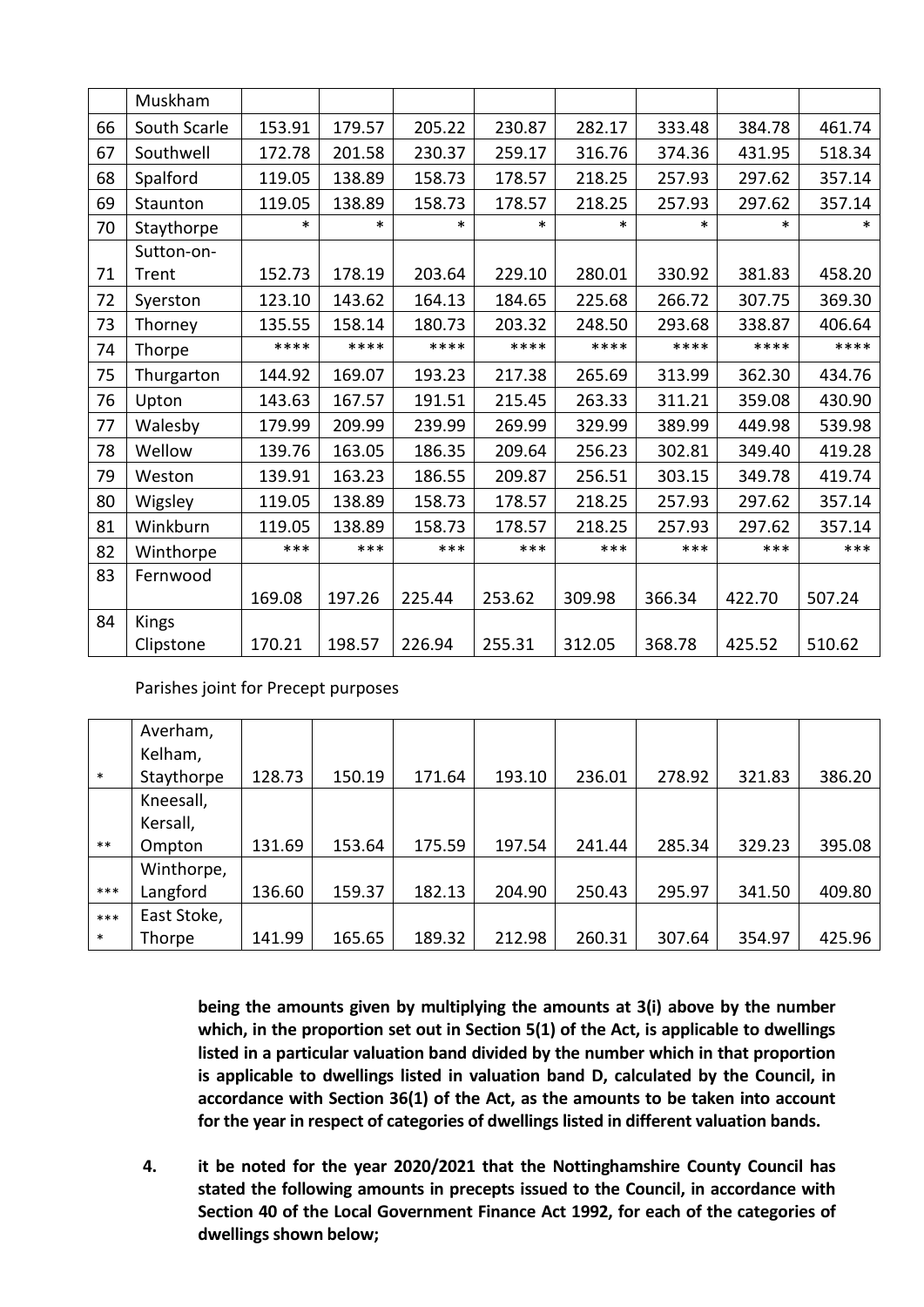| <b>Band A</b> | Band B   | Band C   | Band D           | <b>Band E</b> | Band F   | Band G   | Band H   |
|---------------|----------|----------|------------------|---------------|----------|----------|----------|
|               |          |          |                  |               |          |          |          |
| 1,023.30      | 1,193.85 | 1,364.40 | $\vert$ 1,534.95 | 1,876.05      | 2,217.15 | 2,558.25 | 3,069.90 |

**5. it be noted for the year 2020/2021 that the Nottinghamshire Police and Crime Commissioner has stated the following amounts in precepts issued to the Council in accordance with Section 40 of the Local Government Finance Act 1992, for each of the categories of dwellings shown below;**

| <b>Band A</b> | Band B | Band C | Band D | Band E | Band F | Band G | <b>Band H</b> |
|---------------|--------|--------|--------|--------|--------|--------|---------------|
|               |        |        |        |        |        |        |               |
| 152.88        | 178.36 | 203.84 | 229.32 | 280.28 | 331.24 | 382.20 | 458.64        |

**6. it be noted for the year 2020/2021 that the Nottinghamshire Fire and Rescue Service has proposed the following amounts in precepts issued to the Council in accordance with Section 40 of the Local Government Finance Act 1992, for each of the categories of dwellings shown below; and**

| Band A | Band B | Band C | <b>Band D</b> | <b>Band E</b> | Band F | Band G | Band H |
|--------|--------|--------|---------------|---------------|--------|--------|--------|
|        |        |        |               |               |        |        |        |
| 54.24  | 63.28  | 72.32  | 81.36         | 99.44         | 117.52 | 135.60 | 162.72 |

**7. having calculated the aggregate in each case of the amounts at 3(i) and 4, 5 and 6 above, the Council, in accordance with Section 30(2) of the Local Government Finance Act 1992, hereby sets the following amounts as the amount of Council Tax for the year 2020/2021 for each of the categories of dwellings shown on the following pages:**

| Recommendation 7             |        |        |               |               |        |        |
|------------------------------|--------|--------|---------------|---------------|--------|--------|
| Part of the                  |        |        |               |               |        |        |
| Council's area,<br>being the | Band A | Band B | Band C Band D | Band E Band F | Band G | Band H |
| Parishes of:-                |        |        |               |               |        |        |

|    |                  | £        | £        | £        | £        | £        | £        | £        | £        |
|----|------------------|----------|----------|----------|----------|----------|----------|----------|----------|
|    | Alverton         | 1,349.47 | 1,574.38 | 1,799.29 | 2,024.20 | 2,474.02 | 2,923.84 | 3,373.67 | 4,048.40 |
| 2  | Averham          | 1,359.15 | 1,585.68 | 1,812.20 | 2,038.73 | 2,491.78 | 2,944.83 | 3,397.88 | 4,077.46 |
| 3  | <b>Balderton</b> | 1,413.57 | 1,649.16 | 1,884.76 | 2,120.35 | 2,591.54 | 3,062.73 | 3,533.92 | 4,240.70 |
|    | Barnby in the    |          |          |          |          |          |          |          |          |
| 4  | Willows          | 1,370.40 | 1,598.80 | 1,827.20 | 2,055.60 | 2,512.40 | 2,969.20 | 3,426.00 | 4,111.20 |
| 5  | Bathley          | 1,358.00 | 1,584.33 | 1,810.67 | 2,037.00 | 2,489.67 | 2,942.33 | 3,395.00 | 4,074.00 |
| 6  | Besthorpe        | 1,406.85 | 1,641.32 | 1,875.80 | 2,110.27 | 2,579.22 | 3,048.17 | 3,517.12 | 4,220.54 |
| 7  | Bilsthorpe       | 1,400.36 | 1,633.75 | 1,867.15 | 2,100.54 | 2,567.33 | 3,034.11 | 3,500.90 | 4,201.08 |
| 8  | Bleasby          | 1,380.16 | 1,610.19 | 1,840.21 | 2,070.24 | 2,530.29 | 2,990.35 | 3,450.40 | 4,140.48 |
| 9  | Blidworth        | 1,396.33 | 1,629.06 | 1,861.78 | 2,094.50 | 2,559.94 | 3,025.39 | 3,490.83 | 4,189.00 |
| 10 | <b>Bulcote</b>   | 1,382.82 | 1,613.29 | 1,843.76 | 2,074.23 | 2,535.17 | 2,996.11 | 3,457.05 | 4,148.46 |
| 11 | Carlton-on-Trent | 1,373.31 | 1,602.19 | 1,831.08 | 2,059.96 | 2,517.73 | 2,975.50 | 3,433.27 | 4,119.92 |
| 12 | Caunton          | 1,369.52 | 1,597.77 | 1,826.03 | 2,054.28 | 2,510.79 | 2,967.29 | 3,423.80 | 4,108.56 |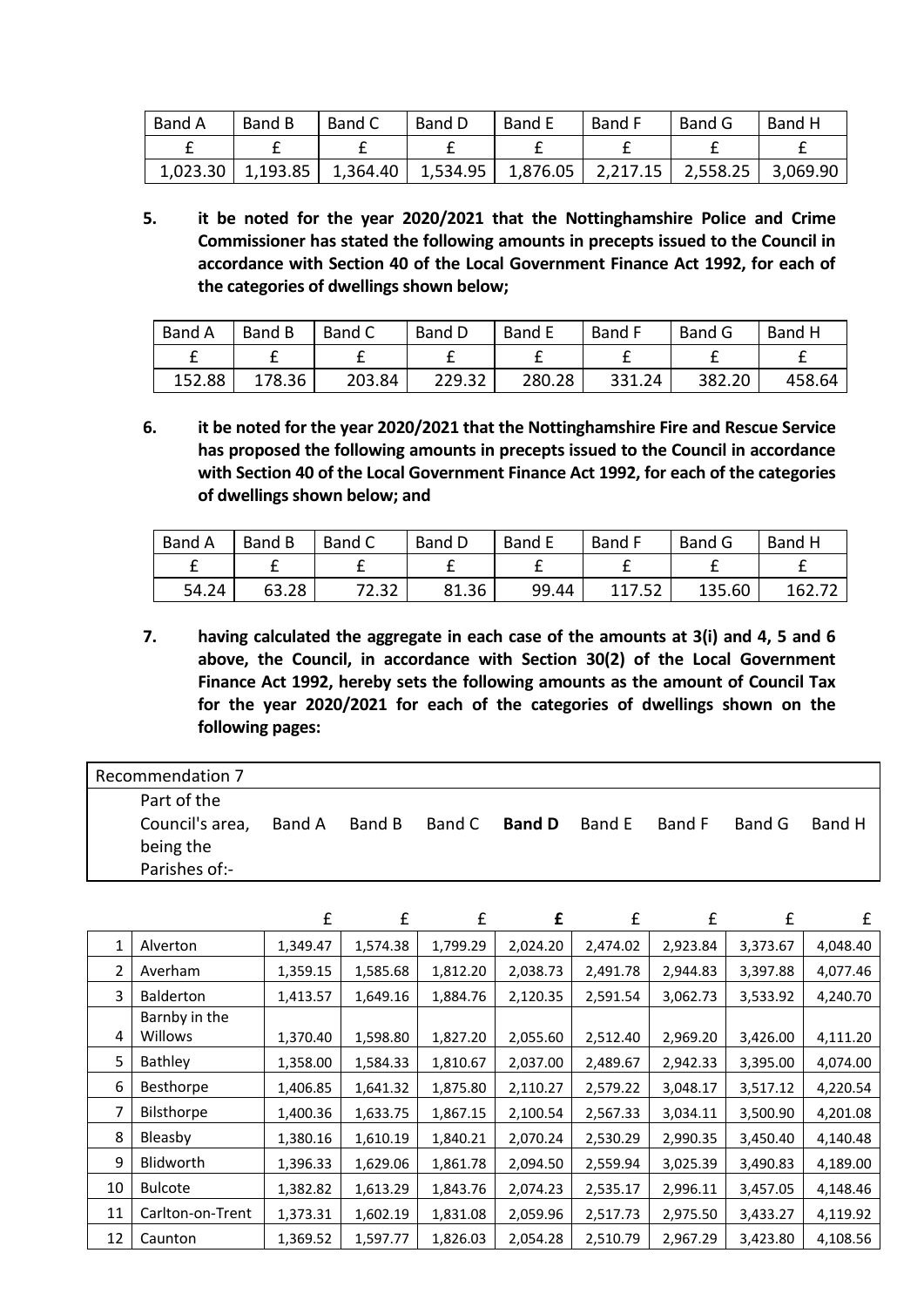| 13 | Caythorpe            | 1,367.17 | 1,595.04 | 1,822.90 | 2,050.76 | 2,506.48 | 2,962.21 | 3,417.93 | 4,101.52 |
|----|----------------------|----------|----------|----------|----------|----------|----------|----------|----------|
| 14 | Clipstone            | 1,415.79 | 1,651.75 | 1,887.72 | 2,123.68 | 2,595.61 | 3,067.54 | 3,539.47 | 4,247.36 |
| 15 | Coddington           | 1,368.63 | 1,596.73 | 1,824.84 | 2,052.94 | 2,509.15 | 2,965.36 | 3,421.57 | 4,105.88 |
| 16 | Collingham           | 1,374.22 | 1,603.26 | 1,832.29 | 2,061.33 | 2,519.40 | 2,977.48 | 3,435.55 | 4,122.66 |
| 17 | Cotham               | 1,349.47 | 1,574.38 | 1,799.29 | 2,024.20 | 2,474.02 | 2,923.84 | 3,373.67 | 4,048.40 |
| 18 | Cromwell             | 1,356.26 | 1,582.30 | 1,808.35 | 2,034.39 | 2,486.48 | 2,938.56 | 3,390.65 | 4,068.78 |
| 19 | Eakring              | 1,362.77 | 1,589.90 | 1,817.03 | 2,044.16 | 2,498.42 | 2,952.68 | 3,406.93 | 4,088.32 |
| 20 | East Stoke           | 1,372.41 | 1,601.14 | 1,829.88 | 2,058.61 | 2,516.08 | 2,973.55 | 3,431.02 | 4,117.22 |
| 21 | Edingley             | 1,391.99 | 1,623.98 | 1,855.98 | 2,087.98 | 2,551.98 | 3,015.97 | 3,479.97 | 4,175.96 |
| 22 | Edwinstowe           | 1,399.86 | 1,633.17 | 1,866.48 | 2,099.79 | 2,566.41 | 3,033.03 | 3,499.65 | 4,199.58 |
| 23 | Egmanton             | 1,362.09 | 1,589.11 | 1,816.12 | 2,043.14 | 2,497.17 | 2,951.20 | 3,405.23 | 4,086.28 |
| 24 | Elston               | 1,412.55 | 1,647.97 | 1,883.40 | 2,118.82 | 2,589.67 | 3,060.52 | 3,531.37 | 4,237.64 |
| 25 | Epperstone           | 1,384.71 | 1,615.49 | 1,846.28 | 2,077.06 | 2,538.63 | 3,000.20 | 3,461.77 | 4,154.12 |
| 26 | Farndon              | 1,394.50 | 1,626.92 | 1,859.33 | 2,091.75 | 2,556.58 | 3,021.42 | 3,486.25 | 4,183.50 |
| 27 | Farnsfield           | 1,390.93 | 1,622.75 | 1,854.57 | 2,086.39 | 2,550.03 | 3,013.67 | 3,477.32 | 4,172.78 |
|    | Fiskerton-cum-       |          |          |          |          |          |          |          |          |
| 28 | Morton               | 1,362.17 | 1,589.19 | 1,816.22 | 2,043.25 | 2,497.31 | 2,951.36 | 3,405.42 | 4,086.50 |
| 29 | Girton               | 1,363.53 | 1,590.79 | 1,818.04 | 2,045.30 | 2,499.81 | 2,954.32 | 3,408.83 | 4,090.60 |
| 30 | Gonalston            | 1,349.47 | 1,574.38 | 1,799.29 | 2,024.20 | 2,474.02 | 2,923.84 | 3,373.67 | 4,048.40 |
| 31 | Grassthorpe          | 1,349.47 | 1,574.38 | 1,799.29 | 2,024.20 | 2,474.02 | 2,923.84 | 3,373.67 | 4,048.40 |
| 32 | Gunthorpe            | 1,390.41 | 1,622.14 | 1,853.88 | 2,085.61 | 2,549.08 | 3,012.55 | 3,476.02 | 4,171.22 |
| 33 | Halam                | 1,377.80 | 1,607.43 | 1,837.07 | 2,066.70 | 2,525.97 | 2,985.23 | 3,444.50 | 4,133.40 |
| 34 | Halloughton          | 1,357.94 | 1,584.26 | 1,810.59 | 2,036.91 | 2,489.56 | 2,942.20 | 3,394.85 | 4,073.82 |
| 35 | Harby                | 1,377.07 | 1,606.59 | 1,836.10 | 2,065.61 | 2,524.63 | 2,983.66 | 3,442.68 | 4,131.22 |
| 36 | Hawton               | 1,374.43 | 1,603.51 | 1,832.58 | 2,061.65 | 2,519.79 | 2,977.94 | 3,436.08 | 4,123.30 |
| 37 | Hockerton            | 1,374.65 | 1,603.76 | 1,832.87 | 2,061.98 | 2,520.20 | 2,978.42 | 3,436.63 | 4,123.96 |
| 38 | Holme                | 1,349.47 | 1,574.38 | 1,799.29 | 2,024.20 | 2,474.02 | 2,923.84 | 3,373.67 | 4,048.40 |
| 39 | Hoveringham          | 1,400.21 | 1,633.57 | 1,866.94 | 2,100.31 | 2,567.05 | 3,033.78 | 3,500.52 | 4,200.62 |
| 40 | Kelham               | 1,359.15 | 1,585.68 | 1,812.20 | 2,038.73 | 2,491.78 | 2,944.83 | 3,397.88 | 4,077.46 |
| 41 | Kersall              | 1,362.11 | 1,589.13 | 1,816.15 | 2,043.17 | 2,497.21 | 2,951.25 | 3,405.28 | 4,086.34 |
| 42 | Kilvington           | 1,349.47 | 1,574.38 | 1,799.29 | 2,024.20 | 2,474.02 | 2,923.84 | 3,373.67 | 4,048.40 |
| 43 | Kirklington          | 1,373.92 | 1,602.91 | 1,831.89 | 2,060.88 | 2,518.85 | 2,976.83 | 3,434.80 | 4,121.76 |
| 44 | Kirton               | 1,384.23 | 1,614.93 | 1,845.64 | 2,076.34 | 2,537.75 | 2,999.16 | 3,460.57 | 4,152.68 |
| 45 | Kneesall             | 1,362.11 | 1,589.13 | 1,816.15 | 2,043.17 | 2,497.21 | 2,951.25 | 3,405.28 | 4,086.34 |
| 46 | Langford<br>Laxton & | 1,367.02 | 1,594.86 | 1,822.69 | 2,050.53 | 2,506.20 | 2,961.88 | 3,417.55 | 4,101.06 |
| 47 | Moorhouse            | 1,376.37 | 1,605.76 | 1,835.16 | 2,064.55 | 2,523.34 | 2,982.13 | 3,440.92 | 4,129.10 |
| 48 | Lowdham              | 1,401.13 | 1,634.66 | 1,868.18 | 2,101.70 | 2,568.74 | 3,035.79 | 3,502.83 | 4,203.40 |
| 49 | Lyndhurst            | 1,349.47 | 1,574.38 | 1,799.29 | 2,024.20 | 2,474.02 | 2,923.84 | 3,373.67 | 4,048.40 |
| 50 | Maplebeck            | 1,349.47 | 1,574.38 | 1,799.29 | 2,024.20 | 2,474.02 | 2,923.84 | 3,373.67 | 4,048.40 |
| 51 | Meering              | 1,349.47 | 1,574.38 | 1,799.29 | 2,024.20 | 2,474.02 | 2,923.84 | 3,373.67 | 4,048.40 |
| 52 | Newark               | 1,424.87 | 1,662.34 | 1,899.82 | 2,137.30 | 2,612.26 | 3,087.21 | 3,562.17 | 4,274.60 |
| 53 | North Clifton        | 1,365.89 | 1,593.53 | 1,821.18 | 2,048.83 | 2,504.13 | 2,959.42 | 3,414.72 | 4,097.66 |
| 54 | North Muskham        | 1,378.55 | 1,608.30 | 1,838.06 | 2,067.82 | 2,527.34 | 2,986.85 | 3,446.37 | 4,135.64 |
| 55 | Norwell              | 1,375.72 | 1,605.01 | 1,834.29 | 2,063.58 | 2,522.15 | 2,980.73 | 3,439.30 | 4,127.16 |
|    | Ollerton and         |          |          |          |          |          |          |          |          |
| 56 | Boughton             | 1,448.26 | 1,689.64 | 1,931.01 | 2,172.39 | 2,655.14 | 3,137.90 | 3,620.65 | 4,344.78 |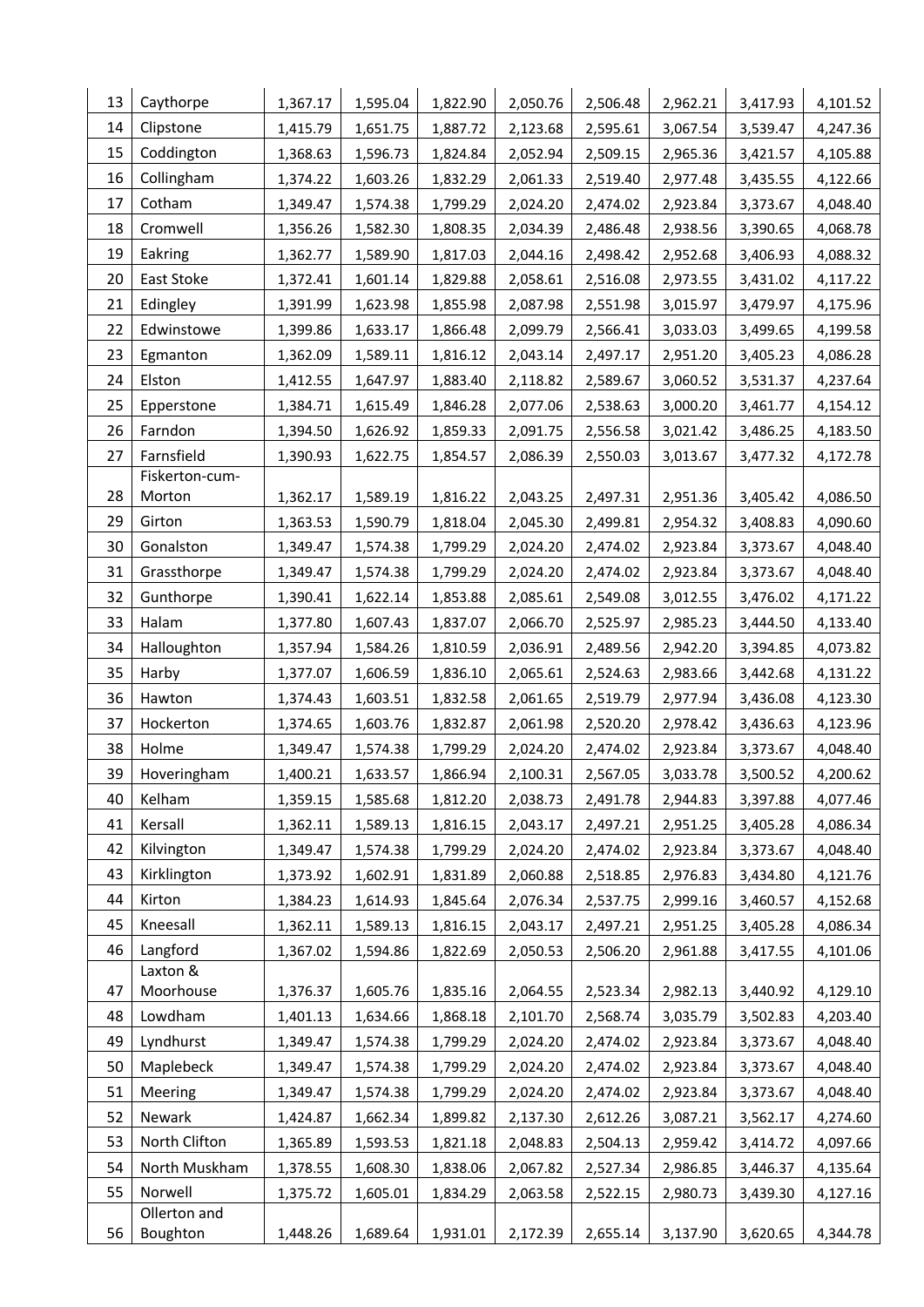| 57 | Ompton          | 1,362.11 | 1,589.13 | 1,816.15 | 2,043.17 | 2,497.21 | 2,951.25 | 3,405.28 | 4,086.34 |
|----|-----------------|----------|----------|----------|----------|----------|----------|----------|----------|
| 58 | Ossington       | 1,349.47 | 1,574.38 | 1,799.29 | 2,024.20 | 2,474.02 | 2,923.84 | 3,373.67 | 4,048.40 |
| 59 | Oxton           | 1,381.13 | 1,611.32 | 1,841.51 | 2,071.70 | 2,532.08 | 2,992.46 | 3,452.83 | 4,143.40 |
|    | Perlethorpe-    |          |          |          |          |          |          |          |          |
| 60 | cum-Budby       | 1,367.01 | 1,594.84 | 1,822.68 | 2,050.51 | 2,506.18 | 2,961.85 | 3,417.52 | 4,101.02 |
| 61 | Rainworth       | 1,372.52 | 1,601.27 | 1,830.03 | 2,058.78 | 2,516.29 | 2,973.79 | 3,431.30 | 4,117.56 |
| 62 | Rolleston       | 1,376.10 | 1,605.45 | 1,834.80 | 2,064.15 | 2,522.85 | 2,981.55 | 3,440.25 | 4,128.30 |
| 63 | Rufford         | 1,360.89 | 1,587.71 | 1,814.52 | 2,041.34 | 2,494.97 | 2,948.60 | 3,402.23 | 4,082.68 |
| 64 | South Clifton   | 1,360.21 | 1,586.91 | 1,813.61 | 2,040.31 | 2,493.71 | 2,947.11 | 3,400.52 | 4,080.62 |
| 65 | South Muskham   | 1,392.89 | 1,625.03 | 1,857.18 | 2,089.33 | 2,553.63 | 3,017.92 | 3,482.22 | 4,178.66 |
| 66 | South Scarle    | 1,384.33 | 1,615.06 | 1,845.78 | 2,076.50 | 2,537.94 | 2,999.39 | 3,460.83 | 4,153.00 |
| 67 | Southwell       | 1,403.20 | 1,637.07 | 1,870.93 | 2,104.80 | 2,572.53 | 3,040.27 | 3,508.00 | 4,209.60 |
| 68 | Spalford        | 1,349.47 | 1,574.38 | 1,799.29 | 2,024.20 | 2,474.02 | 2,923.84 | 3,373.67 | 4,048.40 |
| 69 | Staunton        | 1,349.47 | 1,574.38 | 1,799.29 | 2,024.20 | 2,474.02 | 2,923.84 | 3,373.67 | 4,048.40 |
| 70 | Staythorpe      | 1,359.15 | 1,585.68 | 1,812.20 | 2,038.73 | 2,491.78 | 2,944.83 | 3,397.88 | 4,077.46 |
| 71 | Sutton-on-Trent | 1,383.15 | 1,613.68 | 1,844.20 | 2,074.73 | 2,535.78 | 2,996.83 | 3,457.88 | 4,149.46 |
| 72 | Syerston        | 1,353.52 | 1,579.11 | 1,804.69 | 2,030.28 | 2,481.45 | 2,932.63 | 3,383.80 | 4,060.56 |
| 73 | Thorney         | 1,365.97 | 1,593.63 | 1,821.29 | 2,048.95 | 2,504.27 | 2,959.59 | 3,414.92 | 4,097.90 |
| 74 | Thorpe          | 1,372.41 | 1,601.14 | 1,829.88 | 2,058.61 | 2,516.08 | 2,973.55 | 3,431.02 | 4,117.22 |
| 75 | Thurgarton      | 1,375.34 | 1,604.56 | 1,833.79 | 2,063.01 | 2,521.46 | 2,979.90 | 3,438.35 | 4,126.02 |
| 76 | Upton           | 1,374.05 | 1,603.06 | 1,832.07 | 2,061.08 | 2,519.10 | 2,977.12 | 3,435.13 | 4,122.16 |
| 77 | Walesby         | 1,410.41 | 1,645.48 | 1,880.55 | 2,115.62 | 2,585.76 | 3,055.90 | 3,526.03 | 4,231.24 |
| 78 | Wellow          | 1,370.18 | 1,598.54 | 1,826.91 | 2,055.27 | 2,512.00 | 2,968.72 | 3,425.45 | 4,110.54 |
| 79 | Weston          | 1,370.33 | 1,598.72 | 1,827.11 | 2,055.50 | 2,512.28 | 2,969.06 | 3,425.83 | 4,111.00 |
| 80 | Wigsley         | 1,349.47 | 1,574.38 | 1,799.29 | 2,024.20 | 2,474.02 | 2,923.84 | 3,373.67 | 4,048.40 |
| 81 | Winkburn        | 1,349.47 | 1,574.38 | 1,799.29 | 2,024.20 | 2,474.02 | 2,923.84 | 3,373.67 | 4,048.40 |
| 82 | Winthorpe       | 1,367.02 | 1,594.86 | 1,822.69 | 2,050.53 | 2,506.20 | 2,961.88 | 3,417.55 | 4,101.06 |
| 83 | Fernwood        | 1,399.50 | 1,632.75 | 1,866.00 | 2,099.25 | 2,565.75 | 3,032.25 | 3,498.75 | 4,198.50 |
| 84 | Kings Clipstone | 1,400.63 | 1,634.06 | 1,867.50 | 2,100.94 | 2,567.82 | 3,034.69 | 3,501.57 | 4,201.88 |

Parishes joint for Precept purposes

|        | Averham,<br>Kelham, |          |          |          |          |          |          |          |          |
|--------|---------------------|----------|----------|----------|----------|----------|----------|----------|----------|
| $\ast$ | Staythorpe          | 1,359.15 | 1,585.68 | 1,812.20 | 2,038.73 | 2,491.78 | 2,944.83 | 3,397.88 | 4,077.46 |
|        | Kneesall, Kersall,  |          |          |          |          |          |          |          |          |
| $***$  | Ompton              | 1,362.11 | 1,589.13 | 1,816.15 | 2,043.17 | 2,497.21 | 2,951.25 | 3,405.28 | 4,086.34 |
|        | Winthorpe,          |          |          |          |          |          |          |          |          |
| ***    | Langford            | 1,367.02 | 1,594.86 | 1,822.69 | 2,050.53 | 2,506.20 | 2,961.88 | 3,417.55 | 4,101.06 |
| ***    | East Stoke,         |          |          |          |          |          |          |          |          |
| $\ast$ | Thorpe              | 1,372.41 | 1,601.14 | 1,829.88 | 2,058.61 | 2,516.08 | 2,973.55 | 3,431.02 | 4,117.22 |

**8. determine that the Council's basic amount of council tax for 2020/21 is not excessive in accordance with principles approved under Section 52ZB Local Government Finance Act 1992 and that the referendum provisions in Chapter4ZA do not apply for 2020/21. As the billing authority, the Council has not been notified by a major precepting authority that its relevant basic amount of Council Tax for 2020/21 is excessive and that the billing authority is not required to hold a referendum in accordance with Section 52ZK Local Government Finance Act 1992.**